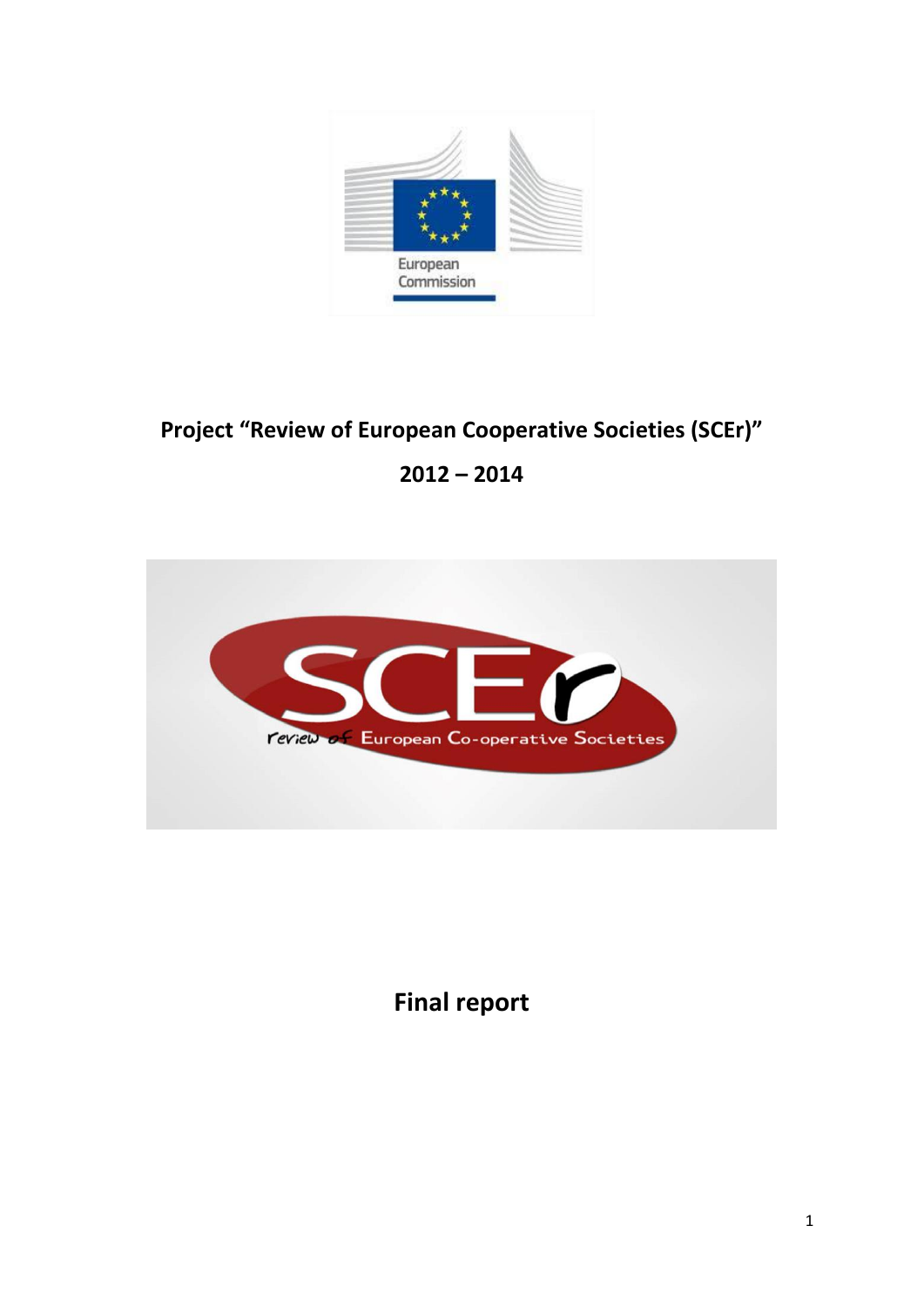**Index**

<span id="page-1-0"></span>

| <b>Introduction</b>                                       | Page number  |
|-----------------------------------------------------------|--------------|
| Context                                                   | $\mathbf{2}$ |
| Presentation of the project                               | 3            |
| A. Active SCEs in Europe                                  | 4            |
| Being a SCE means<br>В.                                   | 12           |
| 1. Advantages of being a SCE                              | 12           |
| 2. Limits of being a SCE                                  | 14           |
| Corporate governance and worker involvement in SCEs<br>C. | 16           |
| <b>Conclusion</b>                                         | 19           |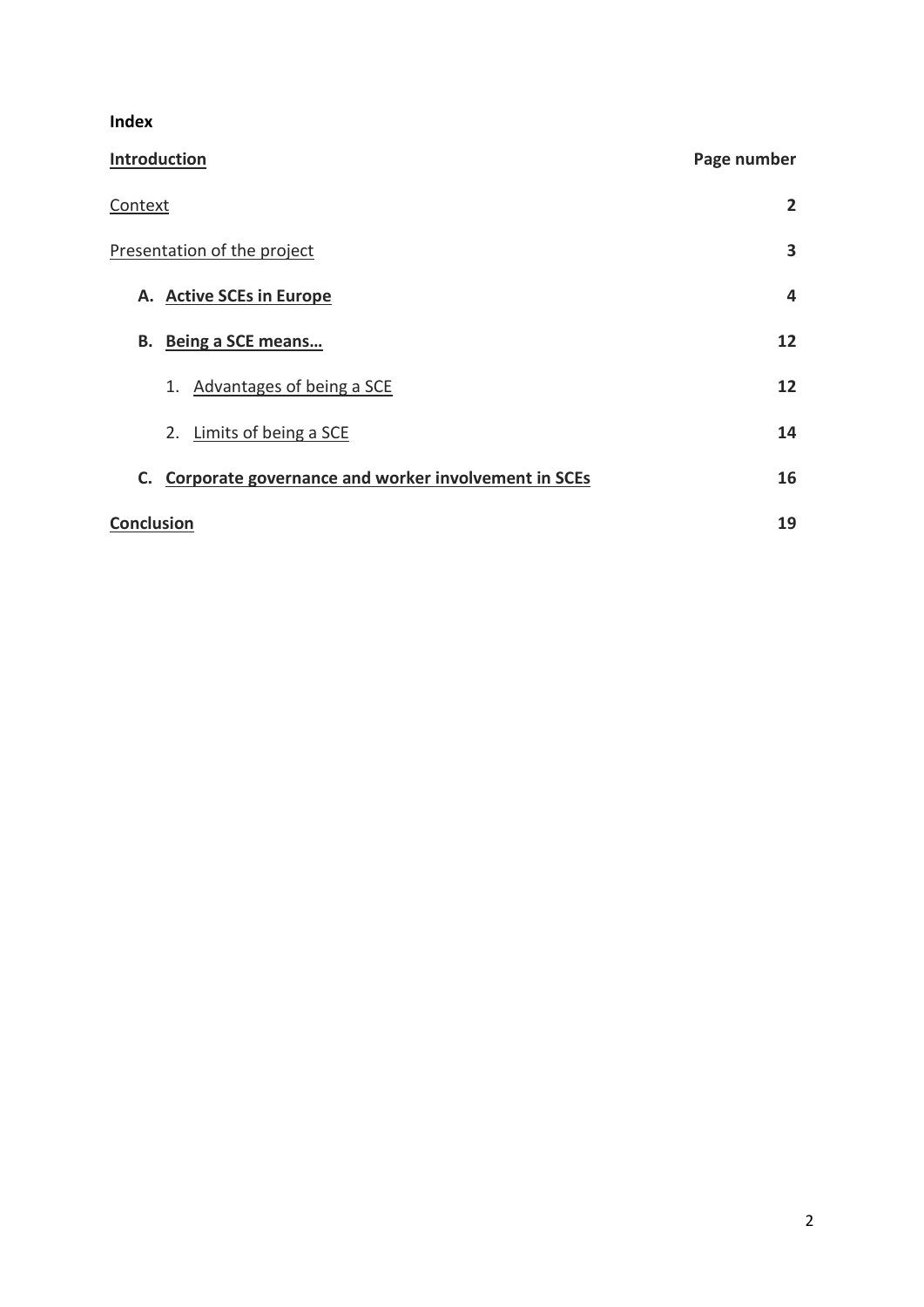#### **INTRODUCTION**

#### <span id="page-2-0"></span>**Context**

The Statute for a European Co-operative Society was adopted on 22nd July 2003 ( [OJ of 18th](http://eur-lex.europa.eu/LexUriServ/LexUriServ.do?uri=OJ:L:2003:207:0001:0024:EN:PDF)  [August 2003 \(L207\).](http://eur-lex.europa.eu/LexUriServ/LexUriServ.do?uri=OJ:L:2003:207:0001:0024:EN:PDF) Its objective is to provide co-operatives with adequate legal instruments to facilitate their cross-border and trans-national activities. The Statute for a European Cooperative Society parallels the Statute for a European Company (SE), adopted in 2001, but has been tailored to the specific characteristics of co-operative societies. The Council adopted [Regulation \(EEC\) No 2137/85](http://europa.eu/legislation_summaries/internal_market/businesses/company_law/l26015_en.htm) relating to European Economic Interest Grouping and [Regulation \(EC\) No 2157/2001](http://europa.eu/legislation_summaries/employment_and_social_policy/social_dialogue/l26016_en.htm) relating to a Statute for a European Company, and [Directive 2005/56/EC](http://europa.eu/legislation_summaries/internal_market/businesses/company_law/l26041_en.htm) on cross-border mergers of limited liability companies <sup>1</sup>.

On the side of the European Commission, some steps have been taken since the creation of the statute in order to help SCE's development. During the final conference of SCEr project on 29 January 2014 in Brussels, the European Commission declared that there will be three main sectors of the future intervention: education, promotion of SCE and innovating access to finance. The aim of the first two is to solve the lack of knowledge about the SCE statute. The national authorities but also the individuals and private organizations are often not aware of the existence of SCE statute and its advantages. Therefore, actions will be taken to promote SCE to universities and to create specific trainings to form new SCE young entrepreneurs. At the same time, a promotional work will be implemented in particular through advertisements and through the creation of a website. The aim of is to give specific information to potential and current SCE entrepreneurs to allow them to meet in a forum in order to exchange about difficulties and ideas. Finally, the European Commission will work on researching innovative possibilities of funding like social stock exchange or with the European programmes COSME and HORIZON 2020.

SCE project focused in particular on the fact that the 2003 directive of the European Commission stated the obligation to develop worker representation structures. In particular, the participation of the employees in the decision making process is a condition to be a SCE. The directive also makes clear that cooperatives employing more than 50 employees must have worker representative in the board of directors. The role of this worker representative must have an active and effective participation in the management of the SCE, not just for consultation.

1

<sup>1</sup> Source :

http://europa.eu/legislation\_summaries/employment\_and\_social\_policy/social\_dialogue/l26018\_en.htm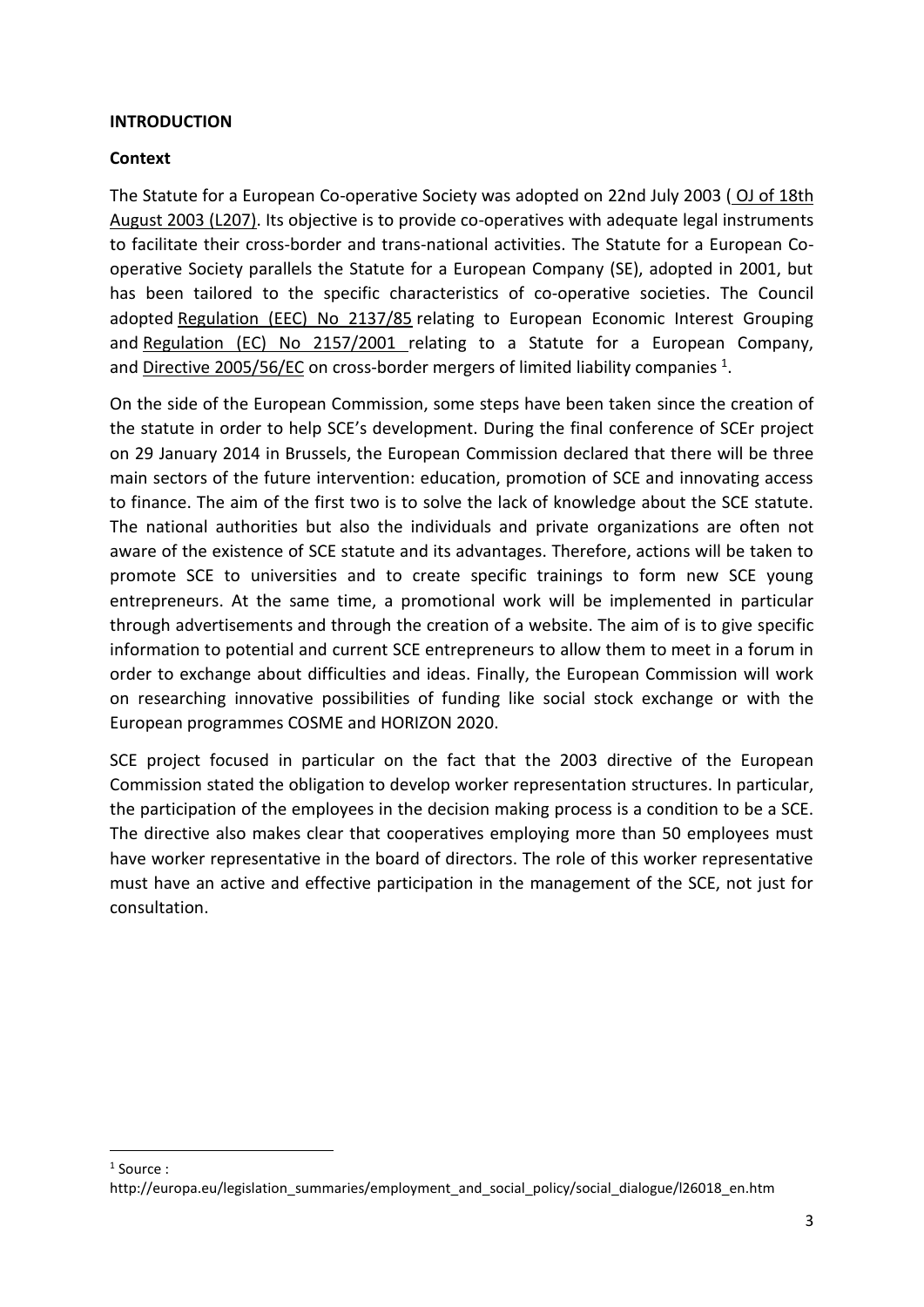#### <span id="page-3-0"></span>**Presentation of the project**

In this context, the project "Review of European Cooperative Societies (SCEr)" has been financed by the European Commission, DG Employment, Social Affairs and Inclusion. It started in 2012 and ended in March 2014. On the basis of the existing experiences of [European Co-operative Societies \(SCEs\),](http://www.scer.eu/) SCEr project intended to **provide a contribution in terms of knowledge and awareness on the phenomenon of the SCE** and in particular on the **role that employees play in the trans-nationalization of the activities of cooperatives.** SCEr aimed to provide an in depth information mechanism to organisations involved in the social economy, as well as to a **wider public involved in the ongoing debate on the implementation of the SCE legislation**.

The recent European level debate on SCEs is highlighting many elements for which a substantial confrontation, based on in depth knowledge and research, still needs to be carried out. A confrontation implies a possible combination of both economic and social aspects. In other terms, SCEr aims therefore to provide a **qualitative assessment** based on the experience of existing SCEs and of those in the process of being established. Moreover, the project focuses on the aspect of **employee involvement**, both with regards to the implementation of Directive 2003/72/EC and with regards to (best) practices of workers' involvement implemented both at national and at transnational level. SCEr finally provides a c**learer picture of the European "legislative" experience** of SCE in relation to and in combination with the concrete realities, role, needs and aspirations of all actors involved.

With **its activities**, the project followed specific objectives and aimed to identify estabilished/ing SCEs and to have a better understanding of the number and nature of SCEs existing in Europe. Then, SCEr collected relevant public documents and stored them in a centralised on-line archive / draw a detailed map of a selection of SCEs with regards to their external and internal characteristics. It highlighted the interaction between various economic, organisational and governmental features, which involve workers in decision making at a transnational level through interviews and the direct investigation. The project created an in depth overview of the issue related to the creation of a SCE, with specific regards to the legislative aspects and the involvement of workers. Another activity of SCEr project was to gather first-hand information on the role and impact of employees involved in the creation phase of an SCE. Finally, the project identified good practices of employee involvement in the SCEs and provide in depth information of their functioning and positive outcomes.

The partnership has been designed to provide the project with a transnational dimension. The project brings together partners both from the European level (ETUC, DIESIS, IAFP), and national one (France (CGSCOP), Italy (Alleanza delle Cooperative Italiane, IRES, AGCI, Legacoop Servizi and LegacoopSociali) and Spain (COCETA – the mandating organisation and CONFESAL)). The transnational dimension is assured both on the workers side – ETUC the only representative cross-sectoral trade union organisation at European level, which now represents 84 trade union organisations in 36 European countries, and including 12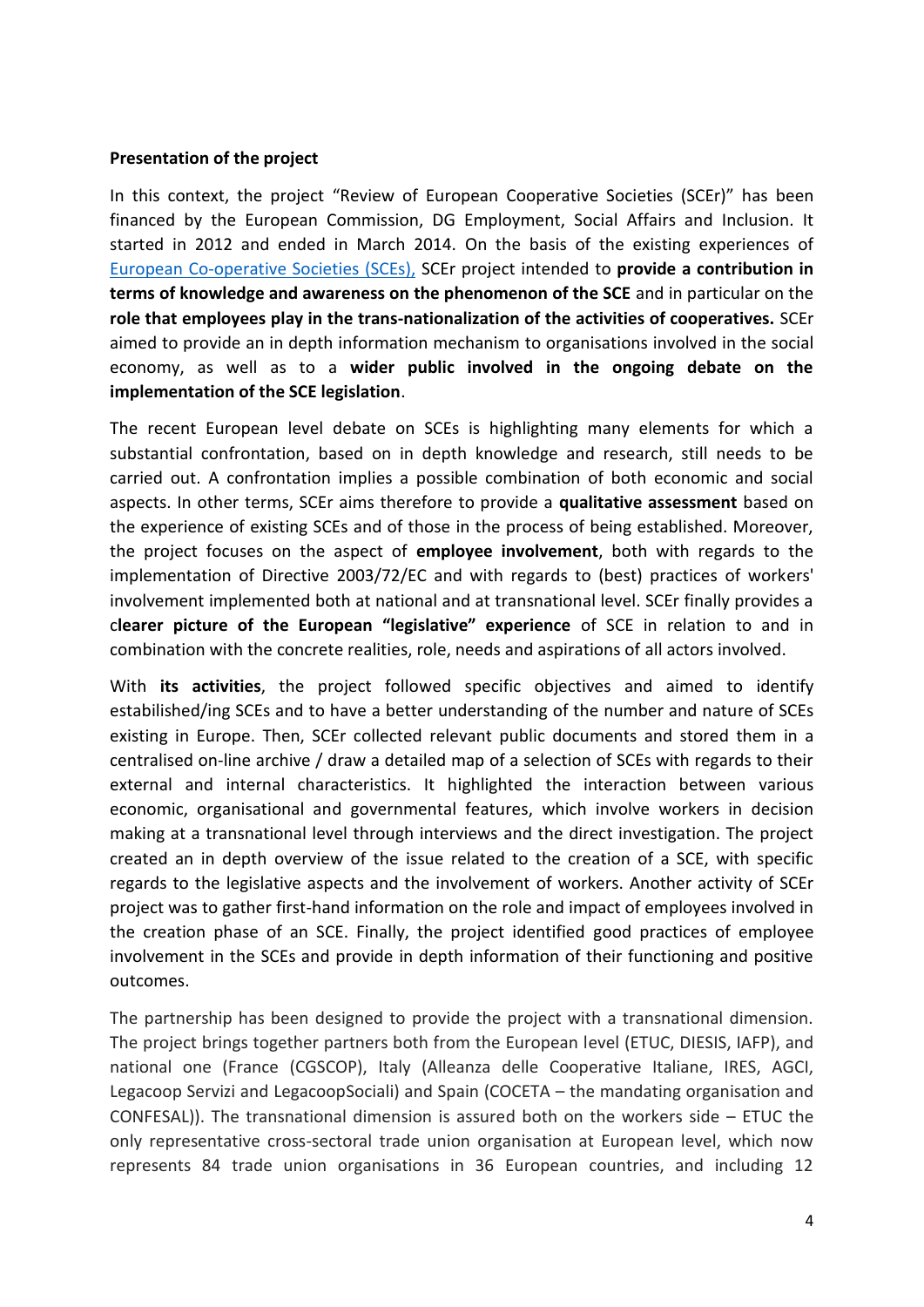European Trade Union –Federations) - and the entrepreneurial side by the participation of associations that represents cooperatives and participative enterprises from different European countries and are members of the national and European umbrella organisations.



As mentioned, the research of SCEr was developed on the existing SCE. The first step was mapping the existing SCE in Europe to understand their activities. The result is a database with 45 SCE, within which 10 have proper business activities. The others are not actives yet or they are not business oriented.

Another focus of the research was to understand the way that the participation of workers in the SCE management is implemented. The SCEr project studied how the different national systems of employee's representation are overcome to establish one at the SCE level.

To establish a statement, SCEr project had to focus on the active SCE to study their mechanisms, their governance system and to provide a particular attention to the role that employees play in the transnationalisation activities of specific 'cooperatives'.

The following report will help to understand who are the active SCE in Europe, the advantages of being a SCE, what are the limits, and the degree of employee's participation.

# <span id="page-4-0"></span>**A. Actives European Cooperative Societies (SCE) in Europe**

The active SCEs are: Euromovers in Germany: Wecoop, ESCOOP and Fondosalute in Italy; Consen, Euskal Herriko Ikastolak and iesMed registered in Spain; CAmpus ReDesign SCE in Sweden; Cassia Coop in The Netherlands; Flandria and New B in Belgium; FEUVA Európai Szövetkezet SCE, HA-MI-ÖSSZEFOGUNK Európai Szövetkezet in Hungary. The project identified a new SCE that is being currently setting up in Italy. The different SCEs work most of the time in the social field but not only (as Euromovers) but they pursue a social purpose and a social aim.

The first part will present the SCEs, their activities, their goal and their history. As the report is based on interviews realized to SCE's entrepreneurs, some SCE have more activities and history than others, which means that some SCE provided more details than others.

# **EUROMOVERS SCE (Germany)**

Euromovers International SA is a corporation headquartered in Luxembourg encompassing a group of leading international movers. The network includes more than 70 companies in China, Australia, USA, Russia, Austria, Belgium, Czech Republic, Denmark, Finland, France, Germany, Greece, Italy, Luxembourg, the Netherlands, Slovakia, Spain, Switzerland and the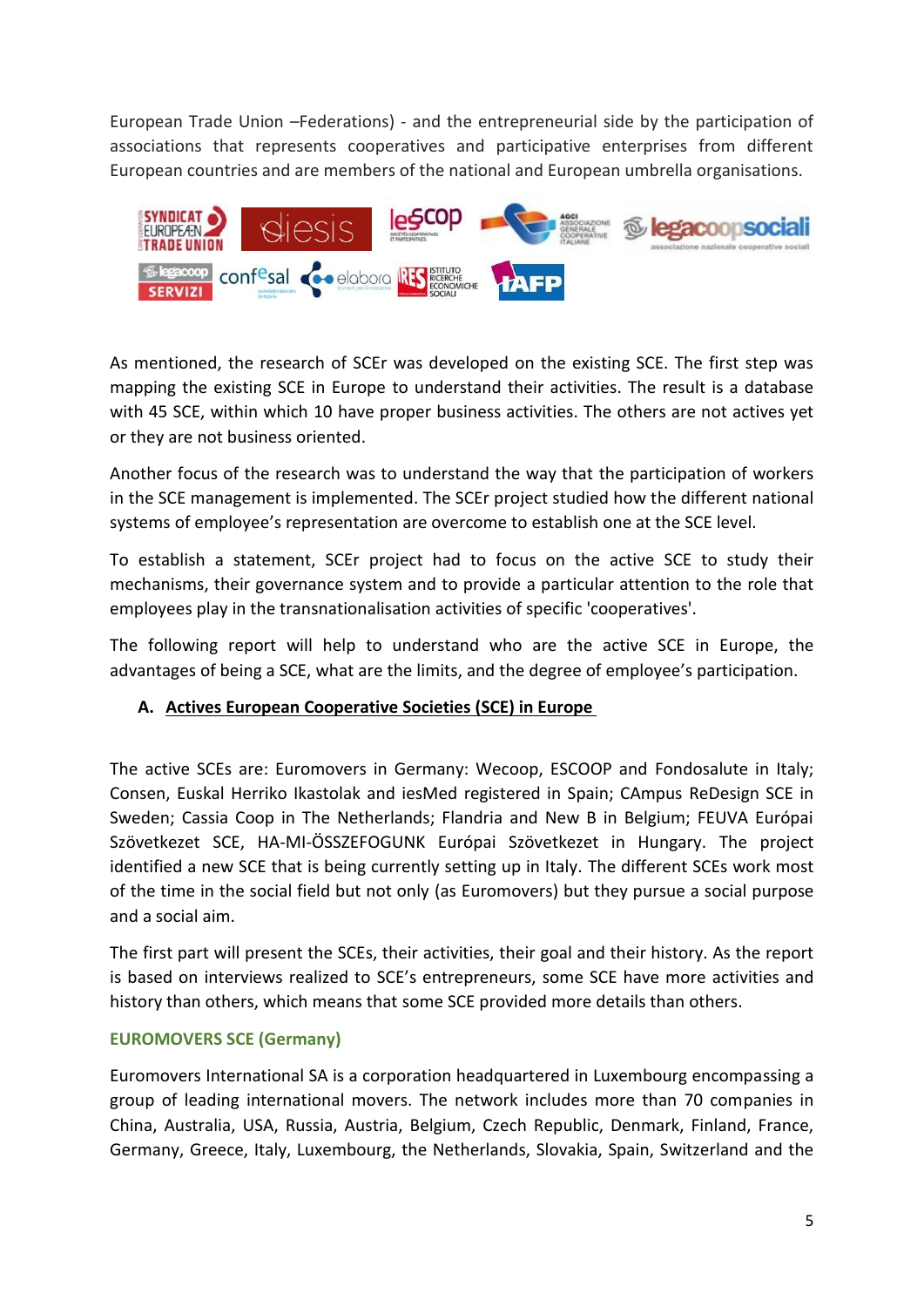United Kingdom. The company offers a full range of services for national and international removals.

With regard to the international network, however, it should be noted that in overseas operations businesses simply enjoy the status of agents and not of shareholders. However, they may use the brand on the basis of a partnership agreement. In addition to Euromovers International SA, Euromovers Niederlande is still operational with over 20 Dutch companies, as well as Euromovers SCE mbH.

The history of Euromovers started in 1995. At this time, a number of companies operating in the field of moving logistics, in the broadest sense, set up an association under the Euromover brand. Since, Euromovers found itself entering into framework agreements, acquiring customer contracts and performing removals, the legal status of an association proved to be inadequate. Therefore, in 1997 -1998, Euromovers Deutschland GmbH also joined the association, with the purpose of including a corporation under the umbrella of the association. However, since the legal entities of association and corporation did not turn out to be particularly suitable for Euromovers, a more adequate legal solution was explored. In 2010, the decision was made to **create a European cooperative** from the association and the GmbH. In contrast to the previous legal forms, the legal status of an SCE on the one hand ensures coordination between member companies and on the other hand is well suited for business enterprises. The idea of founding an SCE resulted from the personal contacts of the current Executive Board with a cooperative Auditing association. During discussions with the representatives of the Auditing Association, the Executive Board was advised of the possibility of founding an SCE. On May 6, 2011 Euromovers SCE (Societas Cooperativa Europea) with limited liability was finally incorporated. Euromovers SCE has its registered office in Bonn.

Although the process of establishing the SCE has many similarities with the German cooperative regulations and laws, the transformation into an SCE did prove to be very difficult. The SCE was founded by 25 German members and a Spanish one. The 26 members are divided into 20 legal entities and 6 natural persons. All member companies operate in the business of moving logistics.

The Spanish company was included as member of the SCE to meet the EU Directive criteria. The Spanish company met the requirement following which at least two countries must be involved to be able to set up an SCE

Although the founding meeting took place on 06 May 2011, the SCE acquired full legal capacity only at the end of March 2012. Since the competent authorities had no experience with the establishment of an SCE, the process of issuing a cooperative register number and a tax number took almost a year.

It was unclear to the authorities, for example, that under German Law, an SCE must have a capital stock of  $\epsilon$  30,000 and that the acronym " mbH" (limited liability company) must be added to the name. This addition initially led the authorities to the mistaken notion that the SCE mbH be an actual corporation. It took almost a year for all these doubts and uncertainties to be overcome, hence the SCE did not become operational until the end of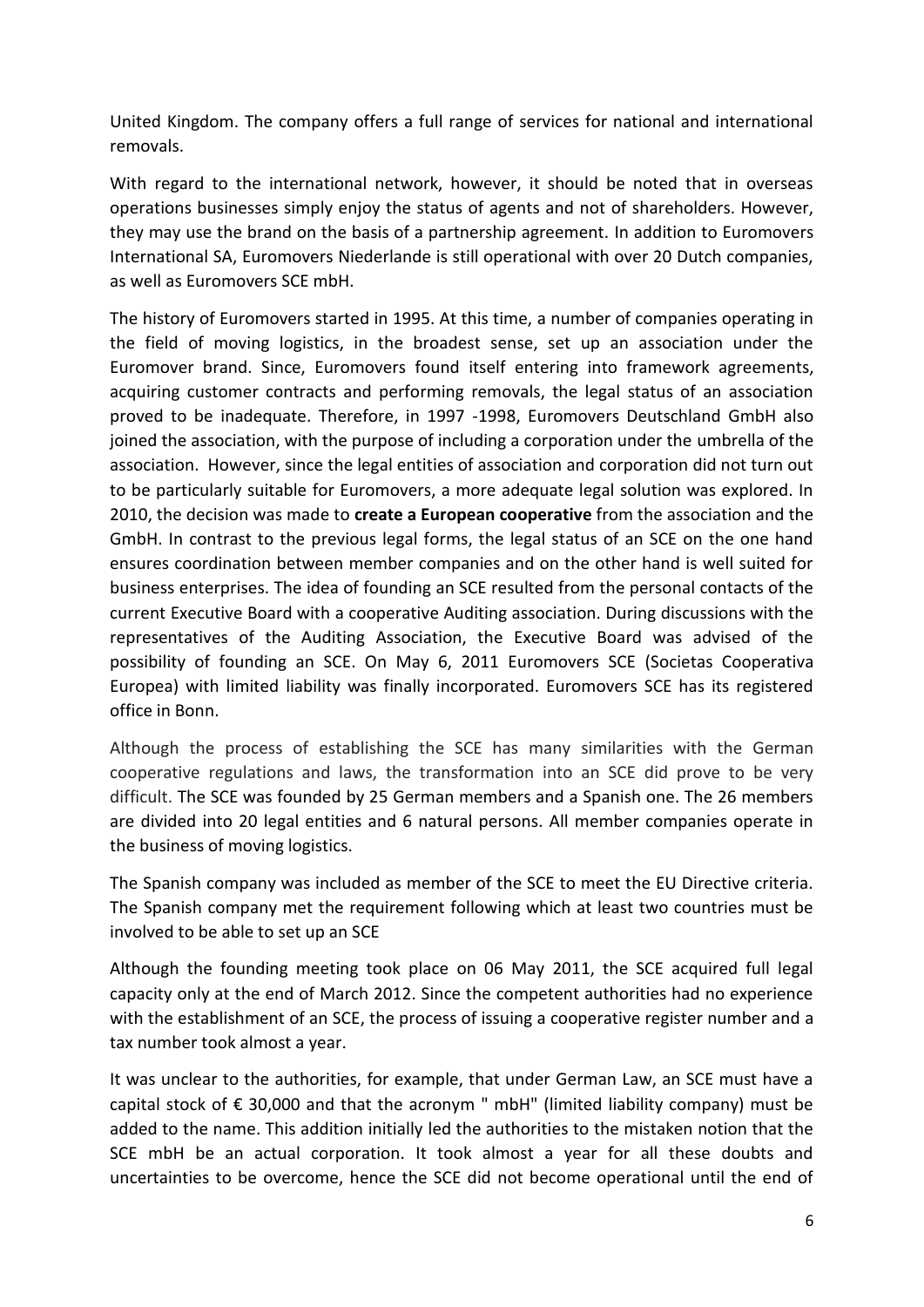March 2012. In 2013, Euromovers International and Euromovers SCE mbh already agreed on a reciprocal membership. Euro Movers SCE holds 16 out of a total of 320 shares of 100€ of Euromovers International SA. Conversely, Euromovers International SA owns a share of 500€ in the SCE. This way, both companies have a voice in the other company too.

## **ESCOOP European Social Cooperative (Italy)**

ESCOOP is based in Italy and has been created on July 6, 2006. The SCE has 23 members (in January 2014), including associations, cooperatives, educational centers, individuals and public institutions from Finland, Germany, Italy, Spain and Finland.

ESCOOP aims to pursue the general interest of the community, towards human advancement and the social integration of citizens through the management of socio-health, education and training services for the benefit of underprivileged people and productive activities, in which the working integration and/or work placement of socially underprivileged people would be realized. The cooperative also has the purpose to achieve continuity of employment opportunities in the best possible economic, social and professional conditions, through appropriate management in associate or collective forms of the enterprise in which the employees, members and non-members work. Their work are in the fields of socio-health, education and training services, working integration of socially underprivileged people.

The SCE has been built by a European project ready to analyse the different situations in the 3 participating countries which were Italy, Finland, Spain. After the study, the consortium of partners decided to create the SCE in Italy where there is a stronger culture of the cooperative movement. In 2006, all the participating partners became members of the SCE. The creation of the SCE was very difficult because it was in 2006 when the directive was unknown from the public administration.

Today, there are 5 countries representing ESCOOP which are Greece, Germany, Spain, Italy and Finland. In Italy, there are the legal head offices but also the executive offices. In Finland, there is also the legal official headquarters. In the other countries, the representation is informal but it exists. The members are physical persons and also organizations. In 2012, the turnover 2012 was of 149 856€.

# **Fondosalute SCE (Italy)**

The SCE is also based in Italy and was created on 14th of April 2010. It has been constituted by 2 funder members from Italy "Società nazionale di mutuo soccorso Cesare Pozzo" and from France "Harmonie Mutuelle". The purpose of the SCE is to provide and manage integrated healthcare funds, as a result of collective agreements or contractual agreements with businesses, to ensure health care to workers and their families. The two actors decided that the SCE statute was the best to combine insurance tools for health in order to be able to compete with private insurances, which have the oligopoly of the market. It is the result of the lack of national laws allowing non-profit organisations to be competitive. In fact, a reason for creating this SCE was also to have a more powerful voice at the EU level in order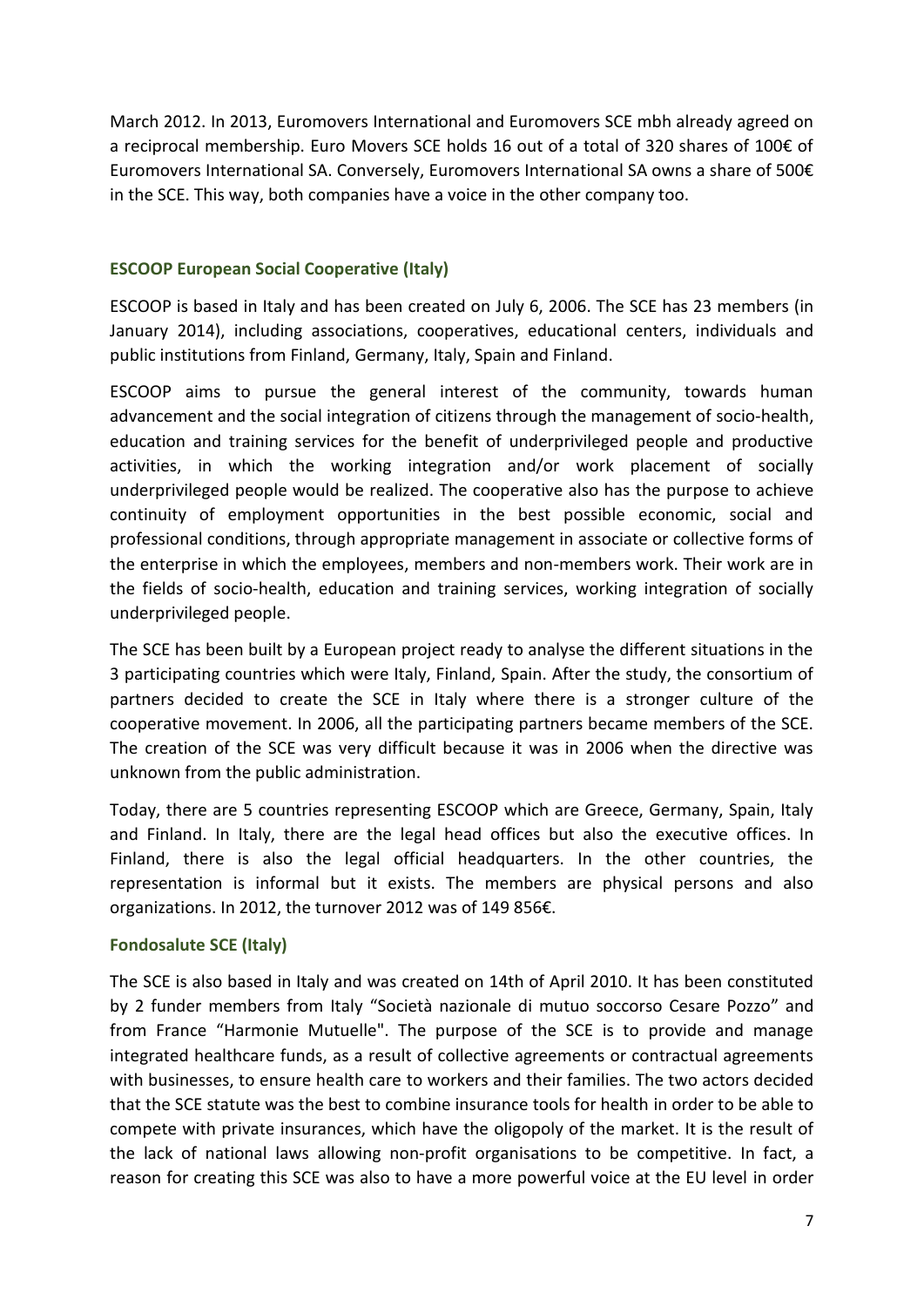to ask for a change in the legislations and to get more attention to the difficulties of the mutualism sector. FondoSalute works in the finance in the health sector.

## **Wecoop (Italy)**

Wecoop is a very interesting SCE located in Italy and it has been created by individuals in October 2011. Wecoop is represented in Italy, Spain, France and Slovakia. This European Cooperative Society is entirely composed by the employees of the CCPL group. The CCPL Group is one of the largest Italian Cooperative Industrial group, which is marked by a broad sector of diversification and that became a multinational group acquiring company abroad.

With the culmination of a process that began in 2008, Wecoop quickly surpassed the quota of 500 members, of which about one-third are non-Italian. In 2013, there were 517 members, all individuals. The aim of Wecoop is to make the employees active in the cooperative management in order to understand and to acquire knowledge about the cooperative movement and also to satisfy the requirements of the business and social activities. It is a cooperative of employees based on the principles of internal democracy, whose activities range from the economic to the social and cultural, and in which employees adhere on a strictly voluntary basis. In April 2012, Wecoop made his entrance into CCPL and its President entered the board of directors. Their activities are in the economic, social and cultural fields.

## **Social Economy Agency Coop (Italy)**

The SEA SCE is not yet established but it will be set up in the next months and should be registered by summer 2014. The new SCE will be based in Italy in the region of Friuli Venetia Giulia in the city of Trieste and will have individual founding members in Italy and in Slovenia. The SEA will act in the interest of its members and will adopt the management of a cooperative with a Board of directors, a general Assembly once a year and democratic management procedure. In reference to the characteristics and interests of the members, the SCE will have the objectives to plan, organize and manage vocational trainings, increase qualification and competences, and to propose some trainings in order to promote the principles of social economy and to promote the social entrepreneurship. The purpose is also to encourage the creation of social enterprises in Italy and in Slovenia, having as effect, the creation of jobs, specially regarding the youth. The SCE will study and monitor the evolution of Social Enterprises in its various forms (cooperatives, associations, foundations and mutual associations) in different fields and sectors of activity. The SCE will act as an Agency to assess the effectiveness of social integration of citizens, the corporate social responsibility and to guaranty the quality standards of social enterprises. In this perspective, SEA will mainly support the development of social businesses. SEA will be the ambassador of its members in occasion of conferences, exhibitions, studies and researches. The SCE will be also the center of knowledge and sharing in order to create new pilot projects at the European level specifically between Italy and Slovenia but also involving other member states. This actions has the purpose to support social business interests and the emergence of new sources of employment related to the fulfillment of social needs.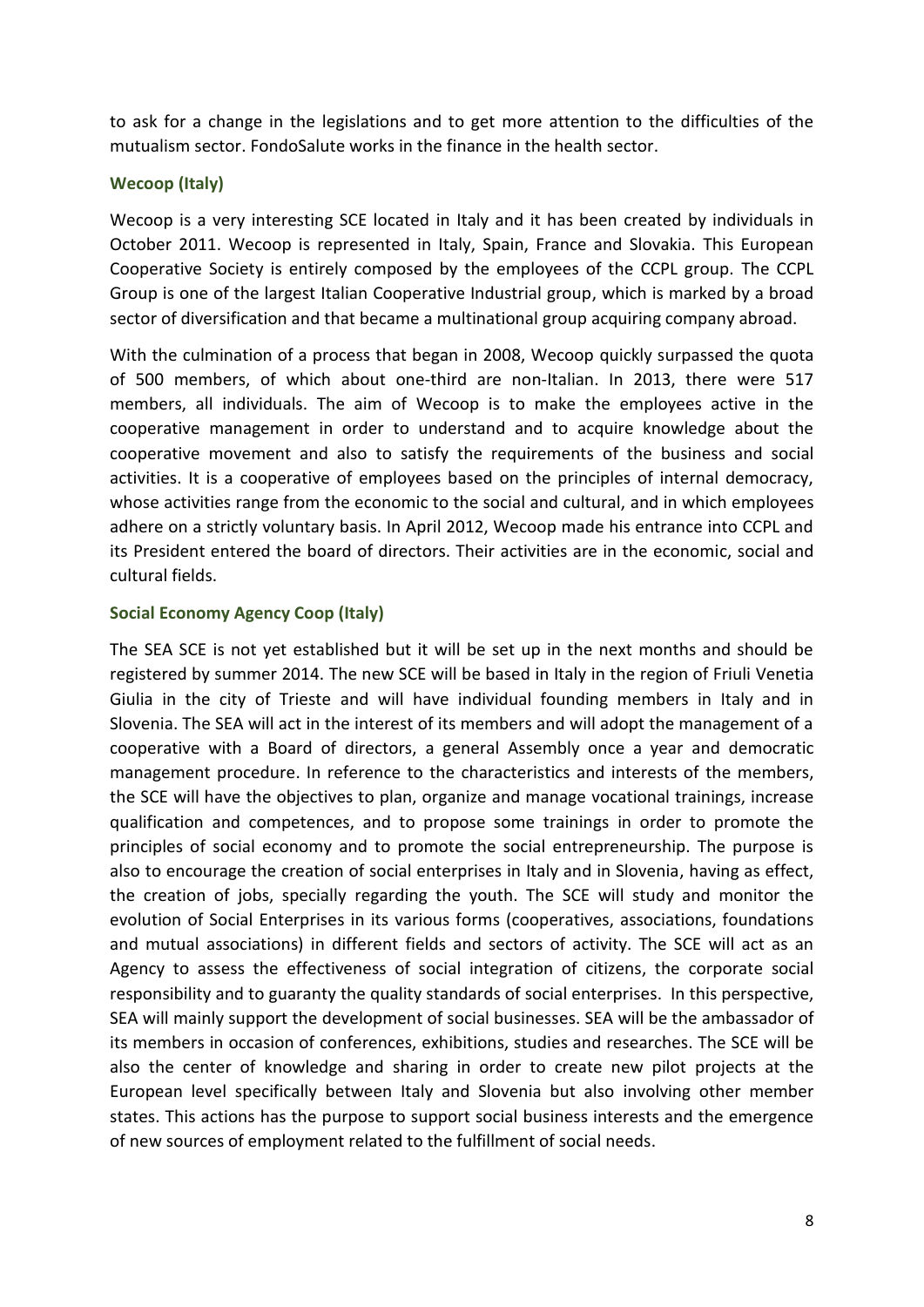In addition SEA SCE will contribute a technical and economic assistance to businesses to facilitate the relationship with the public authorities in order to create a private – public partnership. The SCE will be the center of sharing competences and knowledge among the members.

## **Consen SCE (Spain)**

Consen is located in Spain and has been created in November 2004. They have 10 agencies in 8 EU countries. Their purpose is to maximize socio-economic benefits acting Pro-Information Society and Open Technologies. They are working in Research, development and business network.

## **Euskal Herriko Ikastolak (Spain)**

The SCE has been created 2, December 2009 and is located in Spain in the Basque country. Its main goal is to give the same education in the French and Spanish Basque countries. They have the objectives to develop cooperatively an education project entirely in the Basque language, to represent members as one entity and to promote the Basque education. The SCE is composed by Ikastolas, which is the name of the schools. The legal constitution was made by 12 organisations (3 in France and 9 in Spain), constituted as cooperatives already existing at national level. Most of them are organised as cooperatives whose members are the teachers and the student's parents. The origins of the concept of IKASTOLA appeared in the beginning of the 20th century when the first Ikastola was created in the 1960s. Now officially recognised by the public authorities and expanded to all the Basque Country, it has the financial support from the public authorities. They produce their own pedagogical materials and work in cooperation with the other Ikastolas of the Basque Country. Nowadays, the SCE counts 50,400 children and 4,300 teachers. In 2013, 103 Ikastolas are regrouped under the SCE and 76 (out of 103) are cooperatives. In addition, Euskal Herriko Ikastolak is the 2nd European Cooperative Society registered in the European Union & the only Basque social organisation with supranational administrative recognition. Concerning the turnover, the SCE made 5.358.000 € in 2011.

# **iesMED (innocio I'economia social en la mediterrania) (Spain)**

iesMed is based in Spain and has been created September, 23 in 2011 by five persons resident in two Member States (Spain and France) and one Spanish company (Limited S.). The members are physical persons and one juridical entity. iesMed is a cooperative platform boosting the Mediterranean Social Economy. From a legal point of view, it is one of the first European cooperatives created within the EU and the very first created in Catalonia. iesMed defines itself as a social and solidarity-based broker between social economy actors (companies, federations, networks), social economy support services (especially funding and consultancy services), and the private and public sectors. Born from a blend of various traditions, the iesMed project has from the start, given priority to transnational cooperation in order to build an "economy without borders". It can be viewed as a laboratory for applied cooperative innovation. iesMed develops for its members products, services, and R&D projects that fall under the definition of collective and solidarity-based entrepreneurship within the Mediterranean region. iesMed proposes the identification and the rationalisation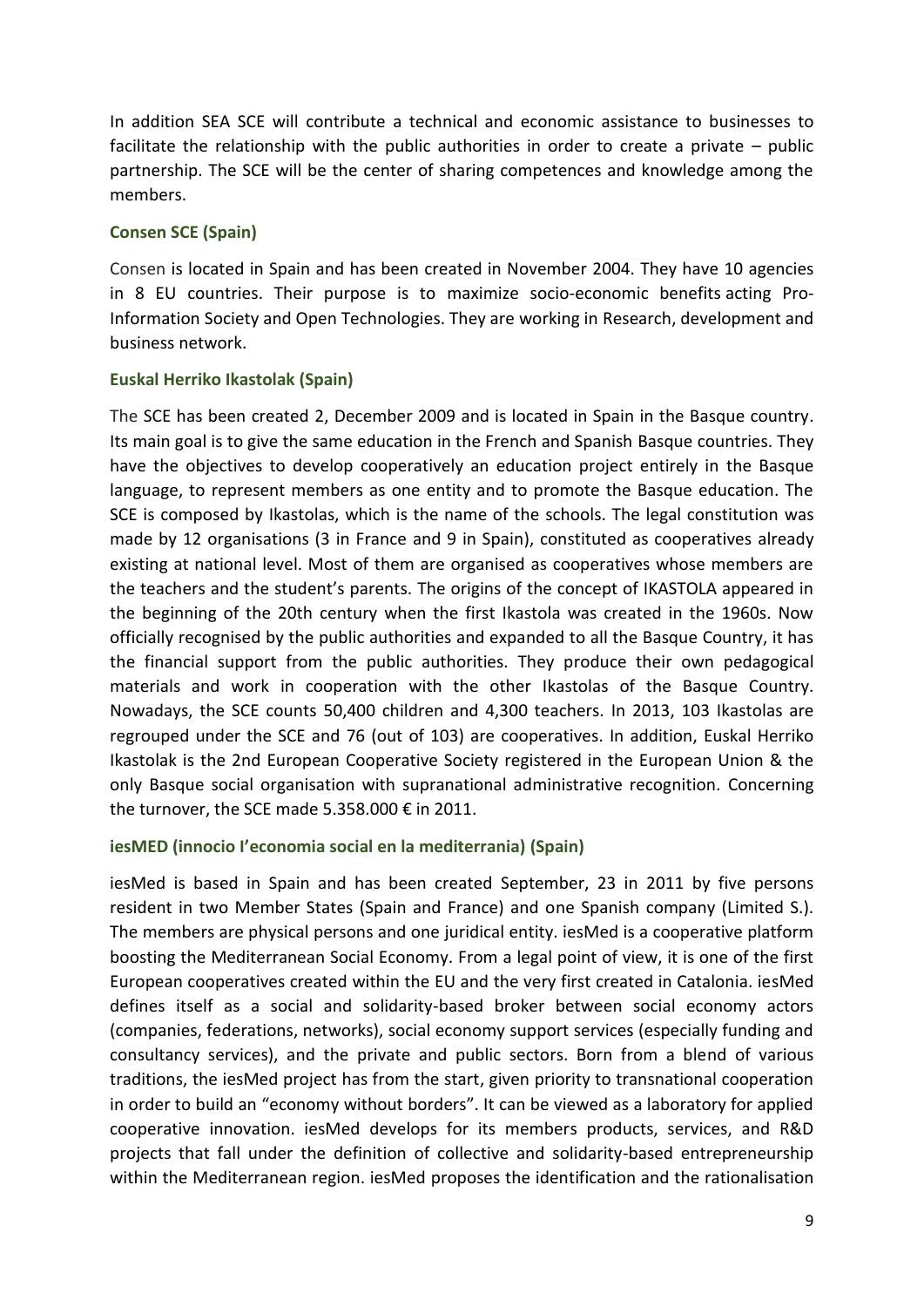of assistance services (sourcing and consultancy). iesMed is geared towards leadershipdriven and scalable projects. The organisation helps also structures requesting for assistance and puts forward made-to-measure solutions. In the mission of being social and solidarity based brokering, iesMed promotes the services that are most appropriate and innovative for social enterprises (financial services, consultancy, assistance, social and financial innovation, and organisation of international events) with the aim to amplify and internationalise their action. The SCE is grouping the resources acting as a network-based cooperation. It stimulates cooperation, alliances and resource consolidation. It essentially structures and promotes innovative and multifaceted programmes on behalf of public and private institutions. iesMed takes part in the import/export of entrepreneurial initiatives that have a powerful social impact as a way of meeting priority local needs. IesMED finally promotes and assists for the internationalisation of a modern, creative, innovative, and ambitious SSE as a response to the main challenges it will encounter, on both sides of the Mediterranean (replication of successful experiences, market internationalisation, etc).

## **CAmpus ReDesign SCE (Sweden)**

Campus ReDesign is based in Sweden and has been created in 2009 by 5 physical persons in two Member States. Campus ReDesign is represented in France, Belgium, Sweden. It is an active but since January 2013 as they do not count any employees. Campus ReDesign SCE promotes the concept that every business, product and service should be ecologically and socially sustainable in order to be successful in the future. It drives innovation and organizational changes towards sustainability with an ever-increasing speed. CAmpus ReDesign SCE makes the innovative knowledge to redesign business and society towards sustainability easily accessible to professionals so that they can minimize risks, avoiding costs and creating opportunities. The vision of CAmpus ReDesign SCE is a global provider on expert online sustainability training. They give professionals worldwide - from the business, public and academic sector - training to redesign their operations, products and services towards ecological and social sustainability and success. The SCE works in the fields of training and courses on sustainable development.

## **Cassia Co-op (The Netherlands)**

The SCE is located in the Netherlands and has been created at the end of 2009. Its activities are in the following countries: the Netherlands, Italy, France and Indonesia. The aim of Cassia Coop is to export cinnamon products and patchouli oil from Indonesia while removing middle-men from the supply chain. Cassia Coop sees its work as a result linking farmers, with end-users and vice-versa in order to create transparency and interdependency. With this action, the cooperative creates a fair and efficient supply chain while having a sustainable positive impact in Sumatra, Indonesia. They have 6 members: 2 from France, 2 from Italy and 2 from the Netherlands. The company in Indonesia is a sister company. They activities are mainly located in Indonesia. They have created the SCE because they were interested in gathering together clients and suppliers from Switzerland, the Netherlands and Indonesia. Cassia coop works in the fields of fair agriculture and Fair trade.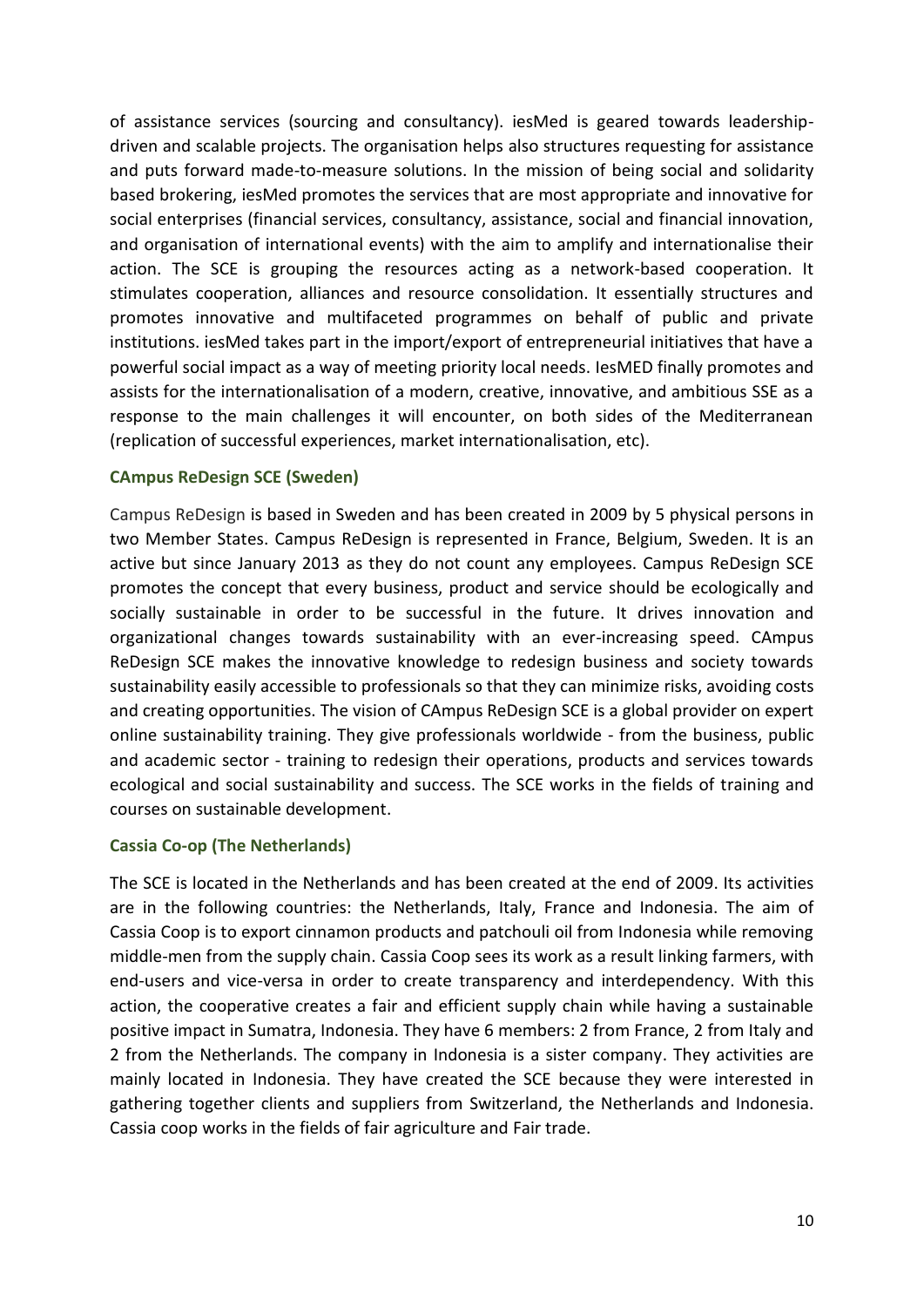#### **Flandria SCE (Belgium)**

The SCE is based in Belgium and has been created in 2011. It was initiated by SWP **-** Association of Mutual Help "Flandria", the first association of mutual help established in Poland after the Second World War. Flandria has its activities in Poland but it is registered in Belgium. Flandria is the first European Cooperative having its activities in Poland, and it got a lot of support from its Belgian partners: Escapo, De Lindeboom and Nationaal Hulpfonds. The new-born SCE "Flandria" develops health shops and social pharmacies in many Polish regions. It works closely with the branches of the mutual association SWP Flandria, including the volunteer movement. Flandria choose to build a cooperative in 2011 because it was the best common legal form they could have, considering the fact that the partners do not refer to the same legal system. This binational cooperation (Poland and Belgium) developed a partnership to support a "common management" of the SCE. The actual tendency is to make the two national confederations to converge to be more efficient. The final aim is to create a new social organisation, which can make profit. The partners of the SCE are 5 in which 3 are from Belgium and 2 from Poland. Flandria is a non-profit organisation and operates under the law of the mutual associations in homecare, and in public health insurance.

#### **New B (Belgium)**

The SCE is based in Belgium and has been created on 6 May 2011. They are composed by 106 members represented as individuals, societies and investissors. The purpose of New B is the creation of a cooperative bank in Belgium for individuals, associations, cooperatives, social movements and entrepreneurs. Their sector of activity is the bank.

The SCE promotes the creation of a new cooperative bank in Belgium in order to provide a simple reliable and sustainable service for all citizens meeting with their needs and the development of economic and / or social activities of its members coming as associations, social movements and entrepreneurs.

The bank offers a range of products and services in order to become the first customer's bank. New B wants to be a strong economic support for social intermediaries and aware citizen. The bank is based on the following values. Fist, the social inclusion because the bank relies on the contributions of organizations and thousands of customers which together are co-owners of the bank. New B wants to be simple in order that customers and cooperators understand the structure and banking products. Financial resources are invested in the "real" economy. The profit is not a goal in itself, but is the result of good management. In addition, the bank is attentive to anything that promotes an attitude and a social and sustainable economy. Activities and socially harmful products are prohibited by the SCE. All the banking activities are open to a greater transparency. The innovation constitutes an important aspect as the bank develops together with its cooperators, new products and innovative solutions for social and ecological economics solutions. The participation of cooperators is a condition to be member of the bank but also to the seek for innovative solutions. The balanced sharing of profits between deposits and cooperators, the access to credit for all, the diversity of its people in order to be truly a bank for all are also some of the principles of the bank.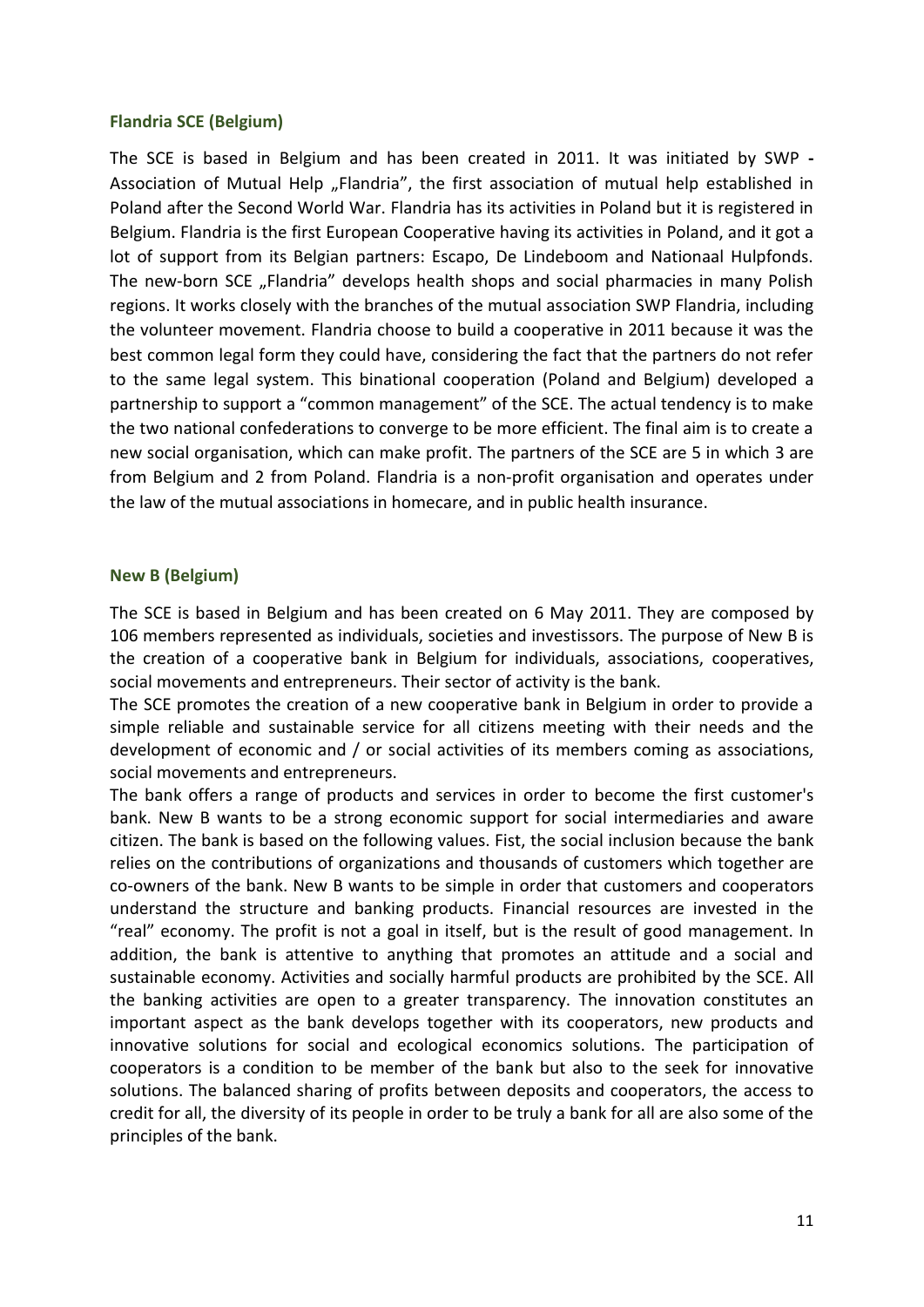New B may also intend to meet the needs of its members by promoting, in the same way, their participation in economic activities in one or more national, European cooperative societies.

#### **FEUVA Európai Szövetkezet SCE (Hungary)**

The SCE has been created in 2008 in Hungary and counts 16 members. Among the SCEs in Hungary, FEUVA performs relatively well: its income exceeds 6 million HUF the approximate equivalent of 20 000 euros. The registered SCE FEUVA is scattered all over the country and is an active co-operative with a clear-cut strategic aiming to mobilize social resources among individual car-repairing workshops. The workshops continue to preserve the position of independent economic operators but they will start exploiting business opportunities that result from clustering within the network. FEUVA has its own story about its creation. Set up by 35 individual SMEs, FEUVA had a strategic goal to reinforce its activities at the European level. When they registered as a SCE, the news was published in the Official Journal of the EU indicating the European Interest Grouping.

## **HA-MI-ÖSSZEFOGUNK Európai Szövetkezet (Hungary)**

SCE is registered in Hungary. Ha-Mi has 213 members. Ha-Mi is an interregional issuer of a local currency aiming at promoting multilateral exchange among its members. Ha-Mi is already well-known in the region and in May 2010 they have started issuing in full gear their local currency in order to promote commerce among 500 firms in the magnitude of several millions of HUF, and mobilize the flow of member firms. The members are taxi drivers, pharmacies, vineries, hoteliers, restaurants. Members pledge that customers receive a discount of up to 10 percent if they purchase with the alternative local currency. They exclusively focus on city entrepreneurs and on local SMEs, extending their target group in Croatia and Austria – but not in Slovenia. The multilateral barter among the members is envisaged as an auxiliary channel to boost the local economy in order to sell unsold products and services. To start up the SCE, they received encouragement from a financial expert who is now a top manager in the National Bank. This expert, a follower of Gesell, a Swiss social reformer of the early 20th century, has been searching ways to stand up a global economic competition by transplanting experimentations for local alternative money that would help to keep incomes in the region.

The presentation of the SCEs shows that the sectors are very various and different. In other terms, the SCEr project aimed to study the real impacts of being a SCE.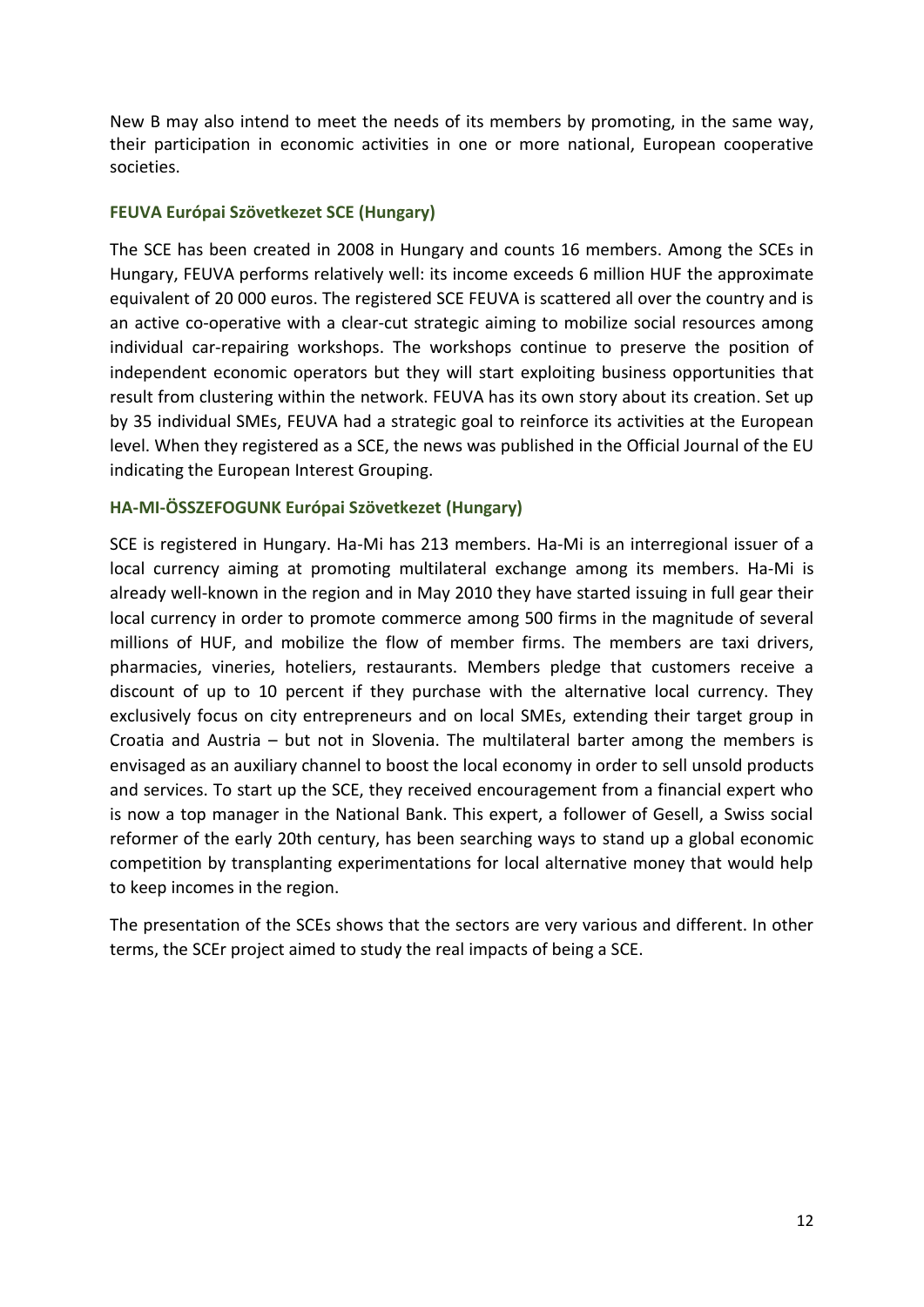## <span id="page-12-0"></span>**B. Being a SCE means…**

The SCE statute gives to the entrepreneurs a list of advantages with a specific interest in expanding their activities in Europe. Being a SCE could be also limiting especially in the constitution process. The second part of the report will provide details on the advantages and limits that the SCE's statute brings to the entrepreneurs.

## <span id="page-12-1"></span>**1. Advantages of being a SCE**

The common advantage of setting up a SCE is that member companies can operate under a unified brand also at the European level. All the SCE have mentioned that they are willing to expend their activities at the European level. The cooperative statute gives them more legitimacy to try to develop good practices, sharing of knowledge and experience among members at the European level. The competitively and the economic aspects are also a strong motivation in order to become more efficient, competitive and aware of the European Market. For most of the interviewed SCE, they declared that being a SCE gave them a simpler way to run their business under a single European label. It offered also a greater mobility in the integrated EU market.

The following part presents the advantages mentioned by the interviewed SCE.

**Euromovers:** The SCE statute helped the cooperative in many ways. To have one unique structure reduced dramatically the administrative work. Furthermore, it permitted to save money in terms of purchase of material, as only one company makes the orders. It also provides mandatory audits, which gives them a higher credibility and trust from the clients. Before becoming a SCE, it was more difficult to manage the different companies.

Effectively, Euromovers has set its Quality Standards as well as a Total Quality Assurance System, which is complied with by all its members. In order to ensure a uniform quality standard at European level, the ISO 9001 quality management system is applied to all the members of SCE. The certification requires mandatory training courses for the employees. To ensure the same service standards abroad, the employees of Euromovers International SA and Euromovers SCE mbH are provided the appropriate training in the different countries. Moreover, general standard quality criteria have been collectively agreed. The goal is therefore that customers on an international scale are able to connect the Euromovers brand with a certain level of quality.

Furthermore, the purpose of the cooperative is to promote its members. A joint purchasing system, with its economies of scale and price reductions is certainly an advantage. On the other hand, the international network also promotes greater know-how, innovation and teamwork. International cooperation triggers innovation processes that can be immediately implemented across countries.

Business areas include private customers, business customers and public institutions. In economically weaker regions Member companies are usually more focused on households, conversely, in industrial conurbations and with the local authorities, the priority is instead given to project applications. In the Cologne region, which is characterized by a strong presence of government authorities (eg Bundeswehr) as well as insurance and industrial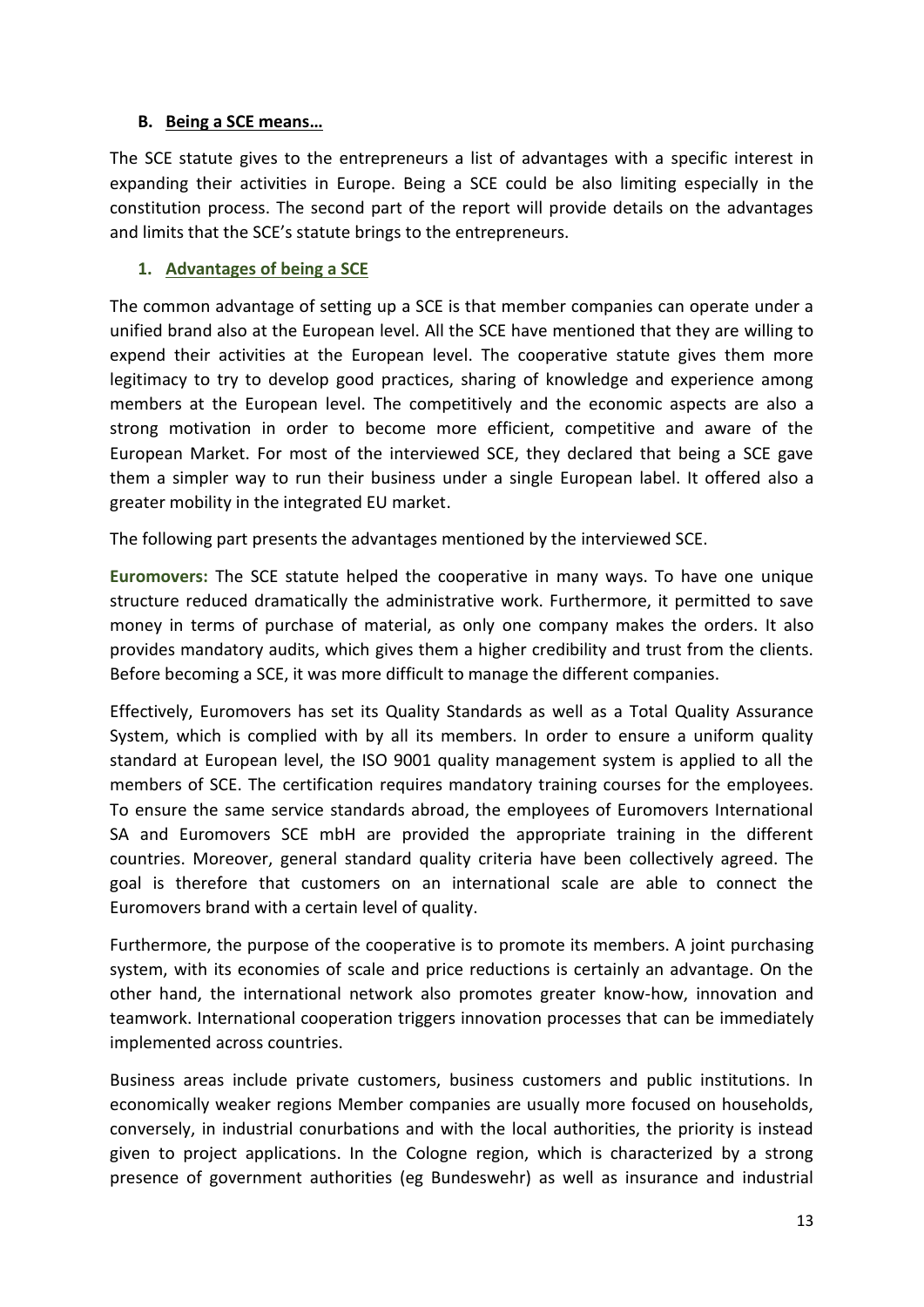companies (eg, Bayer), for example, 80 % of the business of a member company consists of corporate relocations.

An additional advantage of the cooperative is that it gathers member companies with different specializations. As a consequence, the expertise of member companies with their different specializations can be integrated through the cooperative in getting grants from banks.

**FEUVA** had good cause to register as a SCE. In a strategic goal, they had in mind to extend activities to the surrounding regions of the Republic of Hungary but also to the adjacent regions in Slovakia and Romania, where the Hungarian language is often well-understood. In their services, the language barrier is important and the neighboring regions are an attractive business goal. The second reason to create a SCE has been motivated by the possibility to get cheaper prices to buy the material, and more prestigious clients.

Another strategic aim of being a SCE is to purchase the individual firms (family workshops) by the SCE. The owners of these companies would not easily sell their firm before they retire. As retired members, they certainly prefer to cede ownership to a cooperative where they maintain their share ownership to simply let their firm decay and go out of business. Small and medium size entrepreneurs are not really sensitive to economic terms such as growth, interest and company value. They are also not open for investors either when it comes to selling their company. It provides to FEUVA the possibility to buy and integrate family firms keeping their owners active in the management part.

**IessMED:** The choice of becoming a SCE was first of all symbolic, to foster the ideals of Europeanism and internationalism. Second, it was useful to survive in the actual market because it gave the opportunity to different organisms to coordinate themselves at the international level. A SCE also gives advantages in terms of visibility and accountability at the European level. The main specific advantage of being a SCE for IesMed was that the SCE statute permits to ask for funding in different European states, and not only in Spain.

**Fondosalute:** The advantages of being a SCE are not evident today, mostly because Fondosalute is mainly working as a national entity. The managers of the SCE have not developed yet a proper strategy to cooperate transnationally among the members. In the future, Fondosalute would like to find a synergy between the associates to be able to participate to EU call for tenders and calls for proposals. This aspect will considerably justify to fact to be a SCE and also will develop concrete activities at the SCE level and not only at the national level.

**Wecoop:** the advantage of the creation of Wecoop was to succeed in making the employees active in the management of the cooperative but also to learn more about the cooperative movement. They tried to use the SCE as a bypass between CCPL and their employees as Wecoop became a member of CCPL. Now the workers of CCPL can vote in the board of directors like any other member in order to take part of the decision process.

**Flandria:** Flandria SCE is now open to other partnerships in Europe and it is easier for them to be more involved in the European social economy movement. They are trying to organise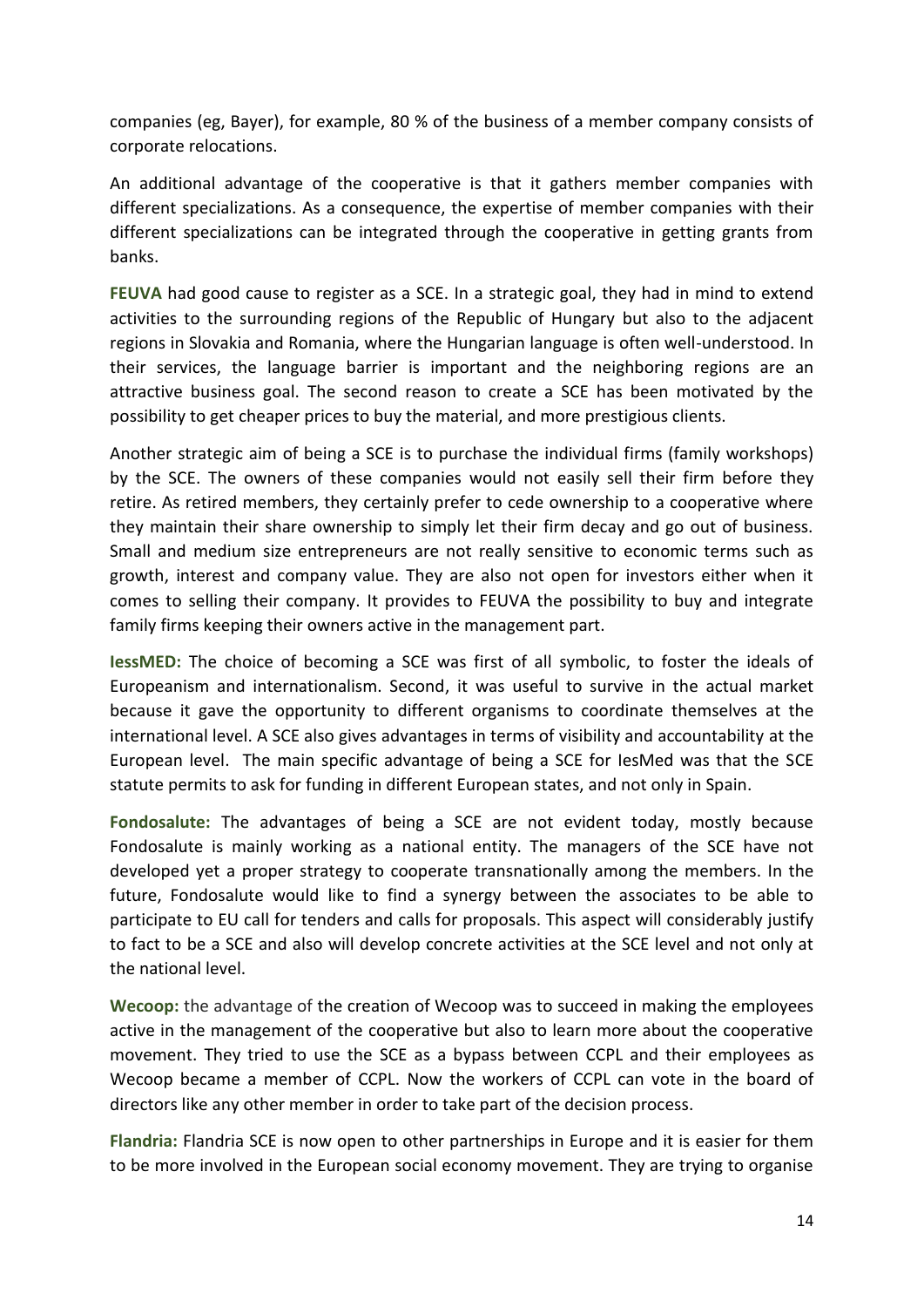a platform to lobby for social economy. They are looking to extend their patient movement and to be more active in the health care strategic decisions at the European level. This partnership was also useful to give them more importance at the Polish level to explain how health care works in Belgium and to give suggestion on how to make improvement in the sector, especially in Poland.

**ESCOOP:** The SCE appreciate the statute because it gives a certain reconnaissance from other European organisations. With the SCE statute, Escoop can participate easily to European projects and has noticed that they find better partners. The statute SCE gives credibility to potential partners.

Another advantage for being a SCE is the composition of their members. The members are very different and are representing different sectors. It brings a wealth to the SCE in terms of confrontation of cultural points of view but also different realities and exchange of experiences at the European level.

**Cassia Coop:** The only advantage that Cassia Coop noticed is that they could easily transfer the SCE in another member state if they are willing to extend their activities. Cassia Coop is also favorable of being a SCE because they pay less tax than a Dutch cooperative.

# <span id="page-14-0"></span>**2. Difficulties and limits of being a SCE**

The creation of SCE causes difficulties for entrepreneurs. Depending on the country where the SCE is registered, the administrative procedure could be long and with high costs, especially in terms of time spending in most of the cases. All the interviewed SCE claimed they had administrative difficulties because the statute was not very well known in their country.

Effectively, IesMED declared that the problems regarding the creation of the SCE were mostly administrative. Fondosalute informed as well that the difficulties were related to the understanding of the administrative paths to follow at the national level. The creation of the SCE needed one year to overcome the administrative obstacles and to understand how to connect national laws to the European directive. In addition, there are still some missing points, especially concerning the eligibility to participate to EU calls for proposal. For the very enthusiastic SCE Euromovers, the main difficulty in creating a SCE was putting together companies with different structures: Euromovers needed 6 months to certify the signature for the foundation of the company. Another difficulty was convincing the different partners to be absorbed under one organisation. It required a lot of negotiation especially considering the different cultural backgrounds and legal frameworks of the partners of an international company. The SCE Wecoop found that the difficult part was trying to make the standard charter normally used for all cooperative to fit with Wecoop particular's situation. In addition, the relationship with the trade union created some problems, especially because the constitution of Wecoop was very innovative and new. The consequence is that Wecoop acted in a parallel way of the Trade Union and they did not chose to consider the trade union's battles or claims as part of their duty. For its part, Flandria had also administrative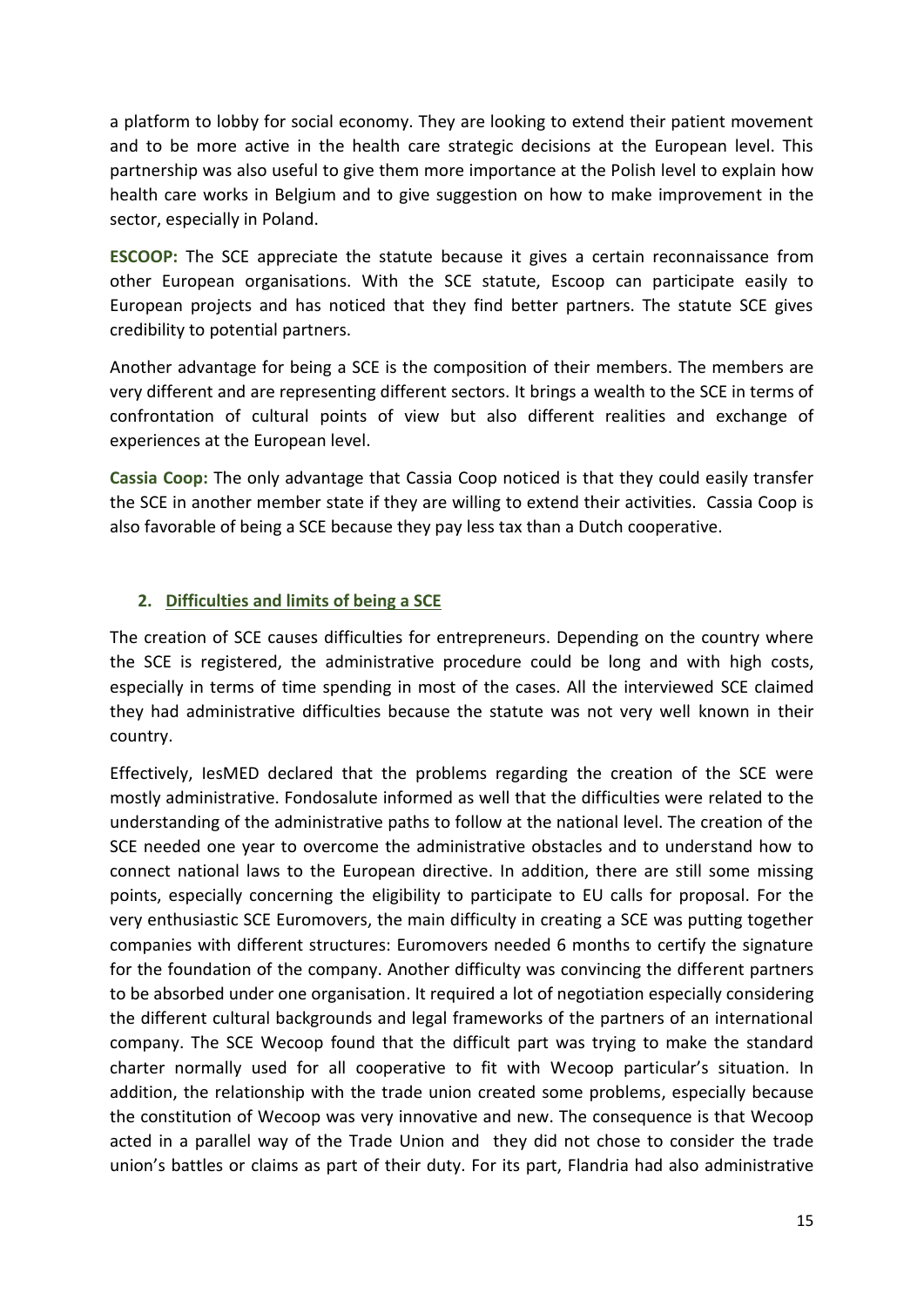problems for its foundation. The registration took them more than a year because the administrative authorities did not know how to register this new entity in their databases. Finally, Cassia Coop, affirmed that being a SCE didn't bring any advantage and didn't have an impact in their activity as they are a very small organization. In 2013, they did not feel the benefits of being a SCE because they noted that clients and providers are suspicious to join the SCE as member, probably because they do not know the statute. Escoop noticed that they have financial and economic difficulties to organize physical meetings. As the members are located in different countries, they feel that they would need to meet more regular physically to organize their work and to increase the quality and the efficiency of their work. For the moment, they organized virtual meetings.

In Hungary, FEUVA Európai Szövetkezet and HA-MI-ÖSSZEFOGUNK Európai Szövetkezet declared that they had difficulties because the statute was unknown from the public authorities. In Hungary, it seems there is not public authority where the legal form of a cooperative were mentioned as eligible for submission. The capital requirement is quite high for the standards of Hungary.

In addition, the study identified prospective founders who have given up due to the complex nature of the legislation.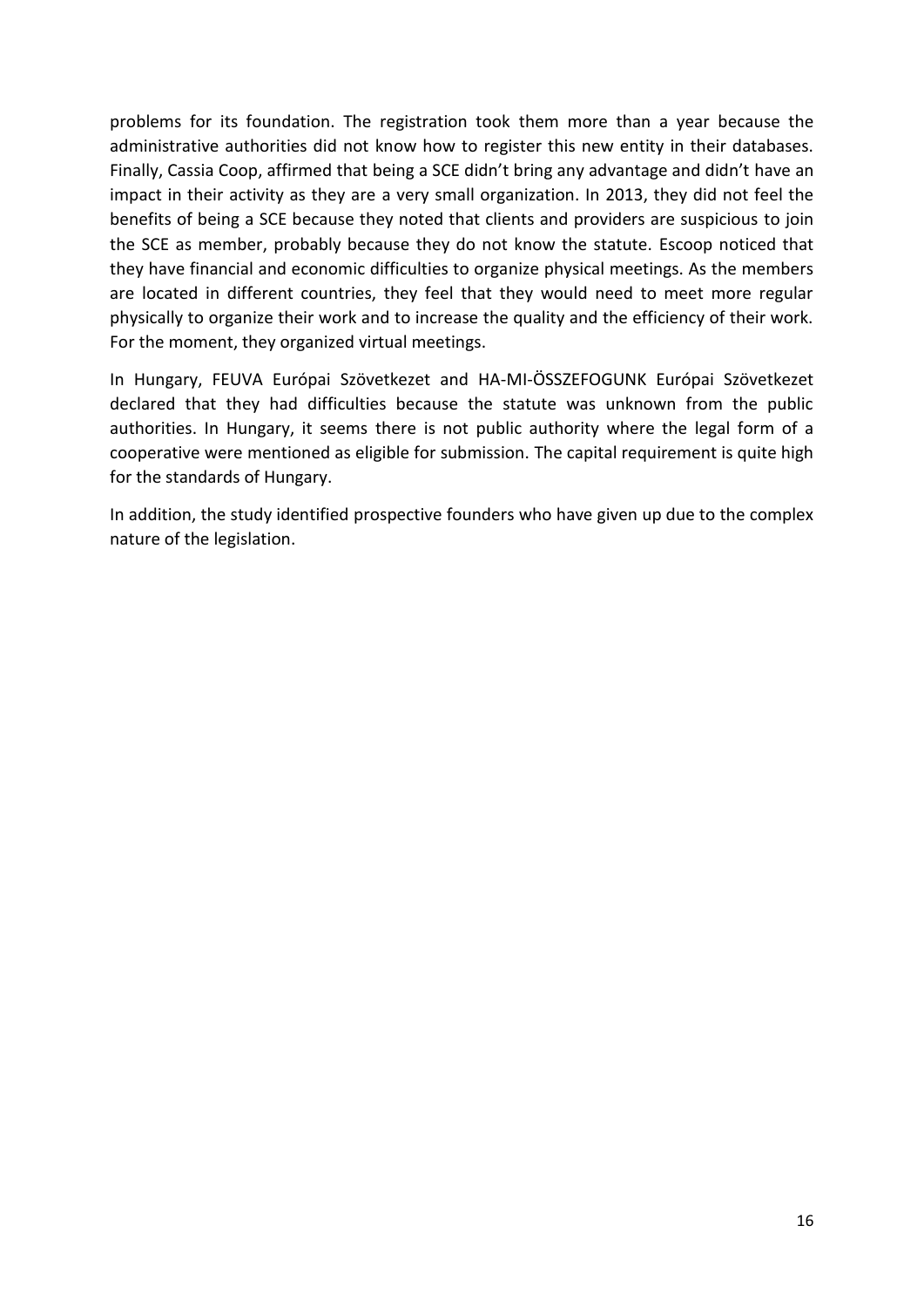# <span id="page-16-0"></span>**C. Corporate Governance and the employee participation**

During the study, the experts didn't found any SCE with more than 50 employees apart from the SCE in Basque Country "**Euskal Herriko Ikastolak"**. This is also the only SCE which is in the process of creating a Special Negotiation Body (SNB) in the next months.

**Euromovers** has few direct employees, which represent the "know how" of the company. In fact, the entire production process is spited in different companies. The participation of the workers is limited to punctual communications between the board of director of the SCE and the workers of all the partners through the participation at international workshops.

Following the bylaws of the SCE, members who have their headquarters or domicile in the same country and more than eleven percent of the voting members of the SCE, have the right to propose board candidates to the General Assembly.

Euromovers SCE has an Executive Board, which consists of one person, and a five-member Supervisory Board. Workers' representatives are not represented on the Supervisory Board.

The member companies of the SCE have a total of approximately 1,000 employees and a volume of almost € 50 million in sales a year. The number of employees of each member companies ranges from 10 to 100. The Spanish member company has approximately 20 employees while Euromovers SCE has only its one employee, the Managing Director.

The legal provisions covering Euromovers SCE do not envisage that employees can become members of the cooperative. This possibility was excluded to avoid unnecessary complications in the process of establishment of the SCE.

Before the establishment of the SCE, member companies did not have any workers' representation body. Consequently, no form of employee participation is provided for at European level in the SCE.

The industry is characterized by a high turnover in employees. This is a challenge since companies are increasingly dependent on skilled workers. Since the latter are more and more difficult to find in the labour market, companies need to work out retention strategies for their employees, relying on forms of motivation and participation. One reason for the difficulty of finding qualified employees and retain them is certainly the low level of wages in the industry.

Generally speaking, one might say that industrial relations in the removal business are only very weakly structured. The level of representation of both the employers' associations and the trade unions is comparatively low. Evidence of the weakly developed industrial relations is the lack of a common nationwide collective agreement for the industry.

While collective agreements exist and are applied at a regional level (Land level), the challenge is that for example for the new region of Thuringia an extremely low hourly wage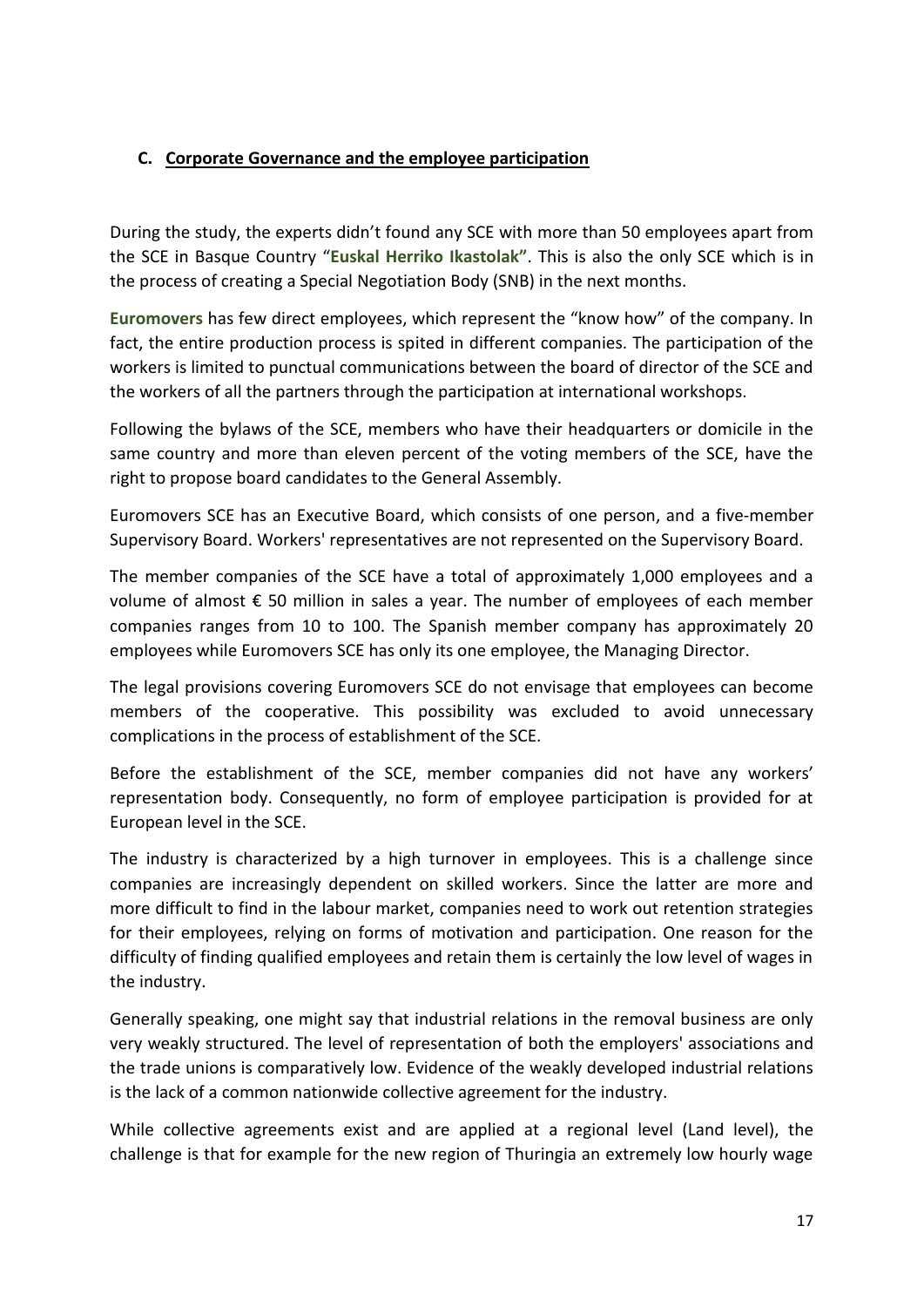is envisaged for low skill workers, about  $6 \notin$ . The consequence is that companies that need skilled staff, unilaterally decide to pay higher wages.

For **Ikastola, t**he corporate governance structure of the 2 founding companies has an Executive Board and Administrative Board. In the same logic**,** their system of governance has one Board of directors (El Consejo de Dirección) and the executive board (El Consejo Rector). Employees do not have the same role and the same degree of involvement in the SCE but everybody participates in the SCE' activities. The employees do not have a specific impact in the decision making process of the SCE. Considering that Ikastola has 74 employees (2013) in which only 4 are in France, one representative of the employees participates to the Board meetings composed by 15 persons. Ikastola confirmed that from the launch of the cooperative, they have considered the participation of employees as a priority and the Application of Dir 2003/72. In addition, Ikastola hopes to set up of an SNB on the next months.

In the cases of **Ha-Mi and FEUVA SCE**, the question concerning the way to involve employees is delicate as the members are exclusively entrepreneurs. For **FEUVA**, this question is unsolved and they do not have employee representation. For **Ha-Mi**, there is an intriguing component that deserves more attention: employees (pharmacies, restaurants, winegrowers, etc.) are paid in part with the coupons (Kékfrank) issued by the cooperative. Employees' fringe benefits are paid with these coupons. Normal cafeteria practices allow employees to select their favorites, which is not the case with the fringe benefits provided by Ha-Mi. Enabling employees to choose what tax-sheltered fringe benefits, could be put on the agenda as an important element to improve social dialogue within the cooperative. All the researches shown that these two SCEs uphold a mainstream corporate behavior without establishing an internal social dialogue or elements of workers' participation. According to these 2 cases, it is ascertain that the SCE Regulation has not engendered a new generation of cooperative laws in Hungary.

In Spain, **iesMED** agreed that there was a problem related to the Spanish law on cooperatives according to the participation of workers. Cooperatives in Spain cannot enter in trade unions because they are considered like enterprises, which have no right to be part of trade unions. For this reason, IesMed keeps an autonomous regime. The employees can decide after 1 year to become associates of the cooperative, following the cooperative rules. Up to 2013, the corporate governance structure of the founding companies included all the worker (5) as member of the Board of director (Consejo Rector). The 6 workers are in direct contact with the worker members. "Proyecto 47", a Spanish member is the only member to count only shareholders and no workers in its board. The SCE is organized by a **general meeting** on the one hand, and on the other hand by an **administrative board**. All the worker members and workers are participating in all the decisions in a direct way. They is no worker's representation because it is not required under 30 employees according to Spanish law. There are 6 workers or employees and iesMed shouldn't reach 30 workers considering its governance model objective. Effectively, the statutes plan the following governance model (under implementation): iesMed's governance model is based on the search for consensus between the different parties, especially between Worker Members (direct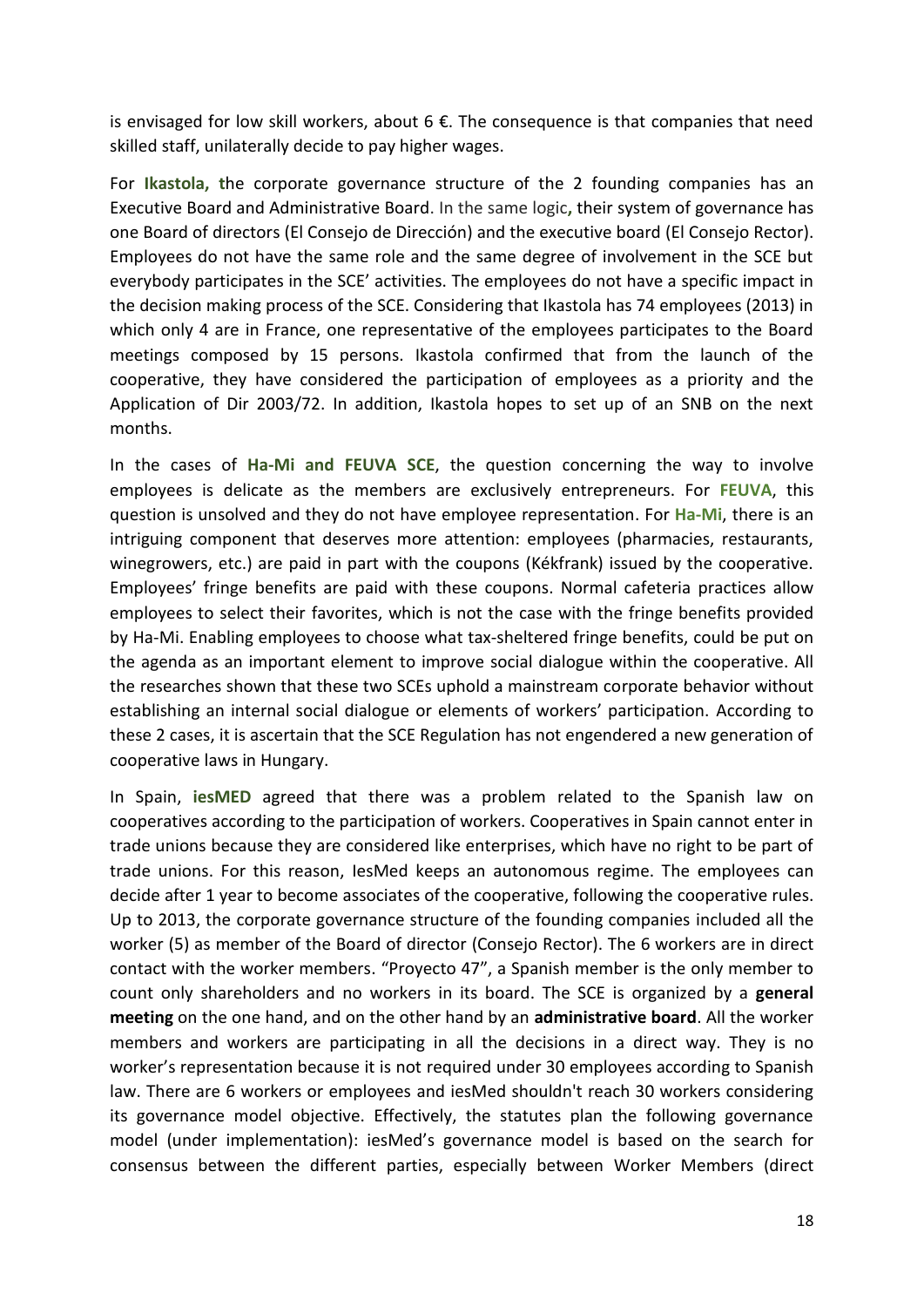workers of the cooperative), who have 35% of the vote, and Institutional Partners (Companies, Regions, Federation with Mediterranean orientation) that have also 35% of the vote. Users (consultants / clients), gaining 10% of the votes and Skilled Partners (professionals / suppliers) with 20% of the vote, are equally invited to become part of the iesMed network and participate to its management. The role of the employees and their representatives in the SCE is defined as followed: 9 worker members/workers full time and 2 in part time. All of them are based in Barcelona, except a representative in Morocco, one in Tunis and one worker in Montpellier ("shared" human resource).

The representation of the employees in iesMED is very much respected as the EU Regulation 1435/2003 and EU Directive 2003/72/EC on the information, consultation and participation rights of employees in an SCE require.

**Fondosalute** has 10 employees (in December 2013) working full time with long-term contract and 2 regular collaborators. In this case, the participation of the employees, which is very high at the National level in each mutual, is still to be developed at the SCE level. In fact, in Italy, where the situation is still regulated by a royal decree from 1800, the beneficiaries of the mutual are not considered as clients but as associates. They have all the rights of an associate: they have an active and passive voting and the possibility to candidate themselves to relevant positions for the governance of the mutual. Clearly, this situation creates an imbalanced governance. On one hand, there are people managing and leading the mutual and on the other hand, the costumers who are not aware about the internal management of the cooperative but they still have more decisional power than the manager due to their high number. Fondosalute is anyway working on solving the problem in order to do not repeat it at the SCE level, trying to find new representation structures for a participation of the workers.

**Wecoop** does not have this problem because the SCE was born to allow worker's participation. The representatives of Wecoop attend the reunions of CCPL were they present various guidelines. The discussions of the board of directors are given to the members through newsletters. Moreover, the members found new ways of influencing the governance of the company through specific interviews and meetings. Wecoop organises regular meetings twice a year for a better interaction between the workers and their representatives. In these meetings, the representatives can answer the questions of the members and they identify rules and proposals to discuss with the board of directors. The representatives, who constitute the board of directors of Wecoop are 19, which is the maximum number. In order to collaborate together, they use videoconference or they travel to meet in person and they try to hold the meetings in different places.

For **Flandria**, the participation of workers (50 people are working in the cooperative) is not yet organised. The board of directors is composed by 7 people who meet every 3 months. At the single partner level, it is also important to underline that they are not all cooperatives, especially the Polish ones, because Poland is not very favourable to create cooperative, for historical reasons.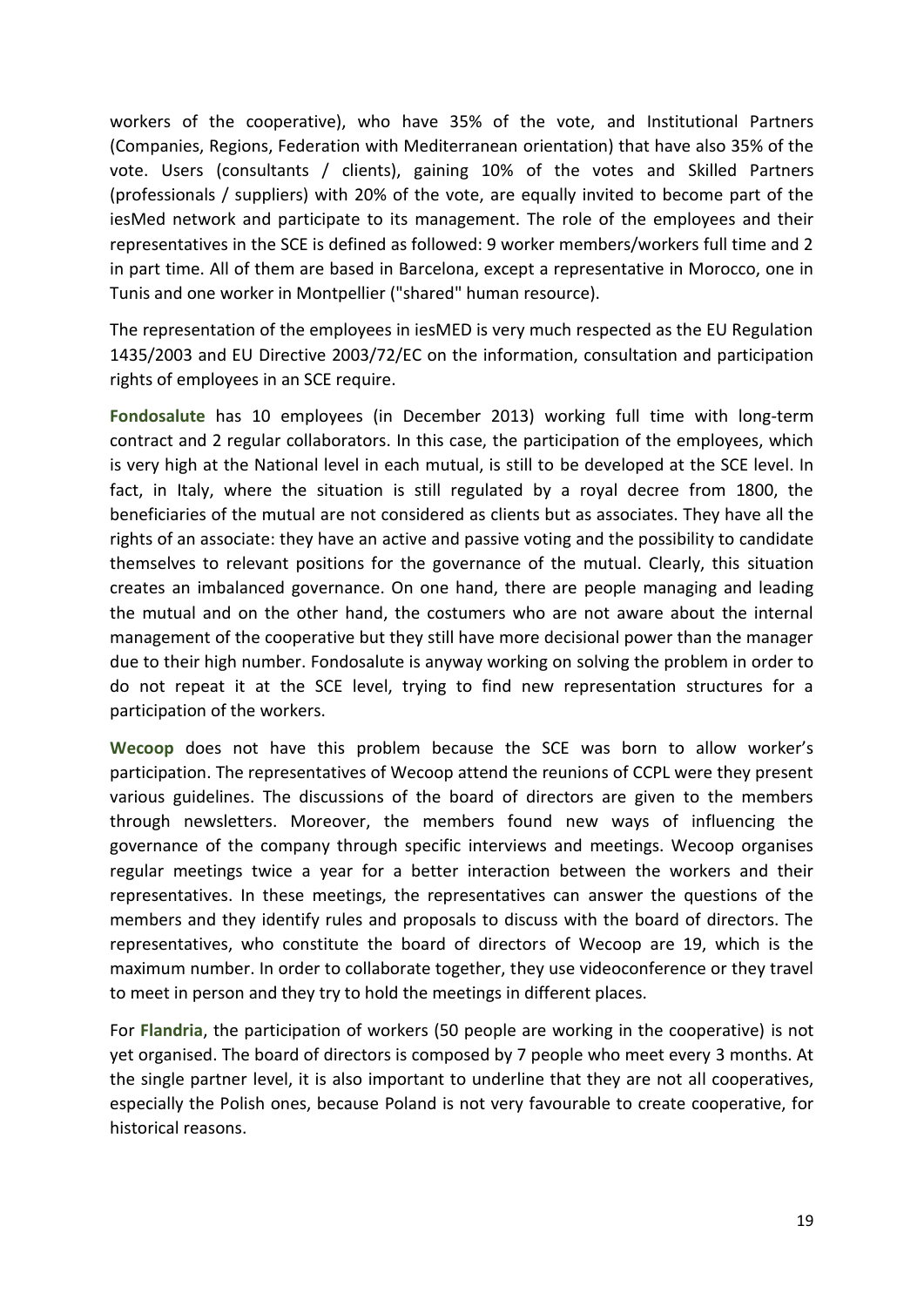The corporate governance structure is composed by a management board that works according to the rules of proper management for companies (Corporate Governance).

In Sweden, the **Campus ReDesign SCE** doesn't have employees, which exempt them to respond to the Application of Dir 2003/72. The SCE structure is made up of a general meeting on the one hand, and on the other hand of a management board with a supervisory board (the two-tier system).

**ESCOOP** has a governance system as the Italian cooperatives. They have an advisory board that meet every 3 months and a general Assembly once a year. In the Advisory board, the employees of the SCE are not represented because they are not very much involved in the decision making process. With 2 employees, Escoop doesn't give a participative role to its employees. The employees of the member of ESCOOP are represented in the Advisory Board and they participate to the decision making process.

In Belgium, **New B** is composed by a Board, meeting every 3 months as a minimum and organizes one a year a General Assembly composed by members. The bank is looking for solution to involve more works participation. Up to 2013, New B organizes a General Assembly in which members and workers are invited to participate and to give their opinions on the future orientation.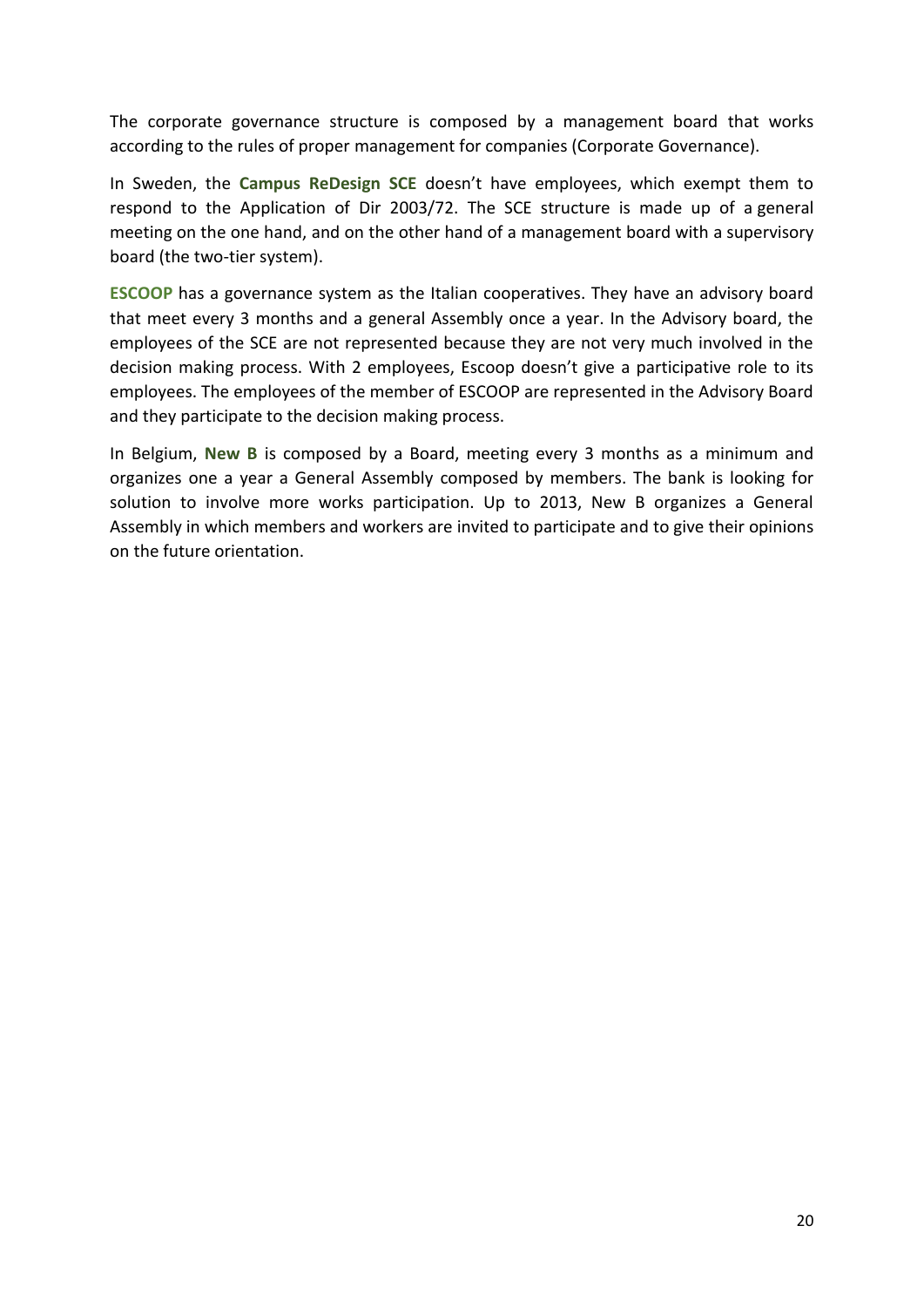#### <span id="page-20-0"></span>**CONCLUSIONS**

The SCE legal framework has proved to have a development potential.

The "SCE model" seems to be a suitable tool for companies which need to coordinate on a European scale following the cooperative model.

The fact that different SCEs came to existence in few years since the implementation on the regulation and the directive seems to show that the SCE statute is advantageous and that it responds to a real need from European cooperatives.

In that sense, the SCEr project has spotted new emerging SCEs such as the Italian – Slovenian SCE "Social Economy Agency Coop (SEA)". This case represents an interesting example: the new SCE aims at encouraging social cooperatives and enterprises, at supporting and developing common projects, at leading researches and at training professionals, in order to support the activities of its members but also to promote the social economy values in Italy and Slovenia and also in other European countries. SEA will include the workers into the management of the organization directly and / or indirectly by the representation of the members.

The project activities eventually allowed to highlight advantages and limits of setting up a SCE, as well as the issues related to worker representation and involvement in the SCE governance.

First of all, as mentioned above, the reasons for creating a SCE are different.

The legal framework seems to be functional to the process of internationalisation of social enterprises / cooperatives, and in particular to support more effective collaboration among members and partners. The SCE statute is also useful to protect and create common quality standards within the partnership, to promote a European, more visible and accountable brand. Last but not least, creating a SCE facilitates a partnership to get in contact with other actors of the social economy in different countries and to broad its network.

The main limits for setting up a SCE are of bureaucratic, administrative and juridical nature. Many companies needed several months just to understand how to write and sign the SCE statute, experiencing time and stress costs.

The main reason for these difficulties resides in the fact that SCEs are a relatively new phenomenon, of which national institutions do not have experience. SCEs which are presented above are actually pioneers facing the typical problems of going through brandnew legal procedures and experimenting a new statute. This problem will be easily overcome after these first experiences, that will serve as pacer and will show the way to future SCEs.

The study showed an interesting point once again, that the worker involvement criteria can not be considered as an obstacle for setting up SCEs.

Nevertheless, observing the effective implementation of worker involvement and participation in the governance of the SCEs, the situation appears as ambiguous.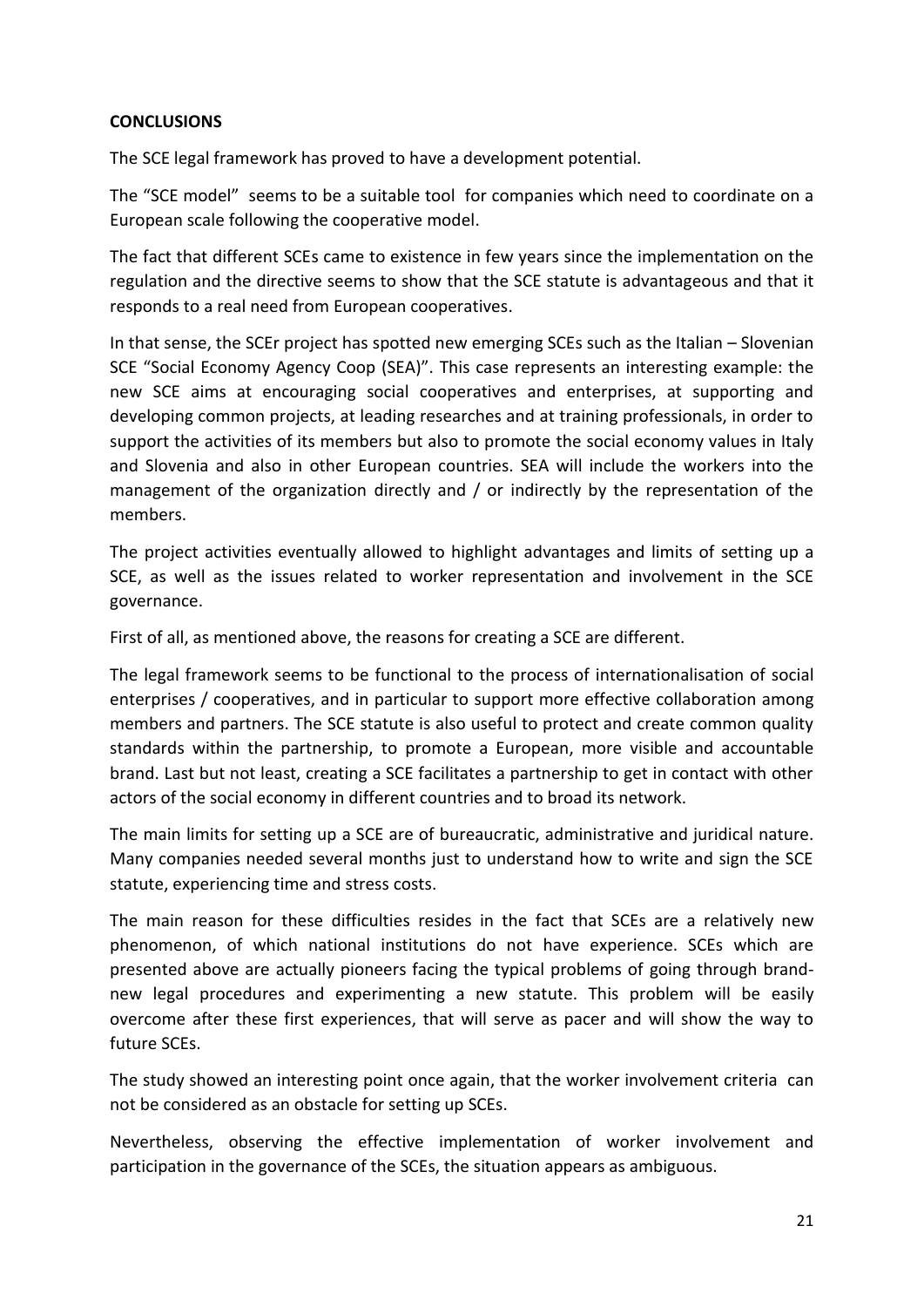For the above-mentioned reasons, it is very early to draw any conclusion on this issue.

The analysis of the SCEs surveyed in the framework of the project showed, on the one hand, very few attempts of full worker involvement at the SCE level. On the other hand, if not at the European network level, workers and their representatives are mostly involved at the level of the single national partners, in the national organisation, in single workplaces.

A reason for the lack of worker involvement formalised schemes in existing SCEs is only partly linked to a matter of threshold. The analysed SCEs are still in a phase of construction, they are still trying to understand their statutes and their possibilities at the level of boards and decision making bodies in a EU dimension.

Creating a SCE means matching different areas with different economies, legislations and practices - including those concerning industrial relations and worker involvement. It is therefore very difficult to understand them all, elaborate them and make them work at once in a new European governance scenario. Issues of such calibre are sometimes not fully solved neither at the national level.

Establishing proper worker involvement, requires to well understand and organise the internal, composed structure and to inform and train both management and workers themselves.

However, this remark does not allow any final conclusion.

In time, companies will get familiar with the Statute and with the development of the intrinsic aspect of worker involvement in a European level cooperative.

On the other hand, a good sign is represented by the fact that there is no evidence of a conflicted relationship between the board of directors of the SCE and workers' representatives at national level. In presence of such conditions, it is possible to expect a future coordination for worker representation also at the SCE level.

After this first phase of SCE assessment, the next step can reasonably be dedicated to the creation of systems for the representation of workers' interests at the SCE level. This conviction also came from the evidence that in the majority of the cases, worker involvement exists and is well implemented and developed at national and site level.

This circumstance not only represents the "good will" of company management. It also witnesses the importance paid by cooperative companies to worker involvement, which is seen as a charactering part of the company and business model.

This also means that representation structures could be adapted and transferred at the European level.

If the existing SCEs will manage to solve problems related to the internationalisation of the governance model in general, they will soon familiarise also with the implementation of representation and involvement of employees.

Under both perspectives, the study confirms there are positive signs for the future of the SCEs.The SCEr study underlined that it is also necessary to look at a broader level, at the general situation of social enterprises. They have sometimes poor policy support, in particular in this